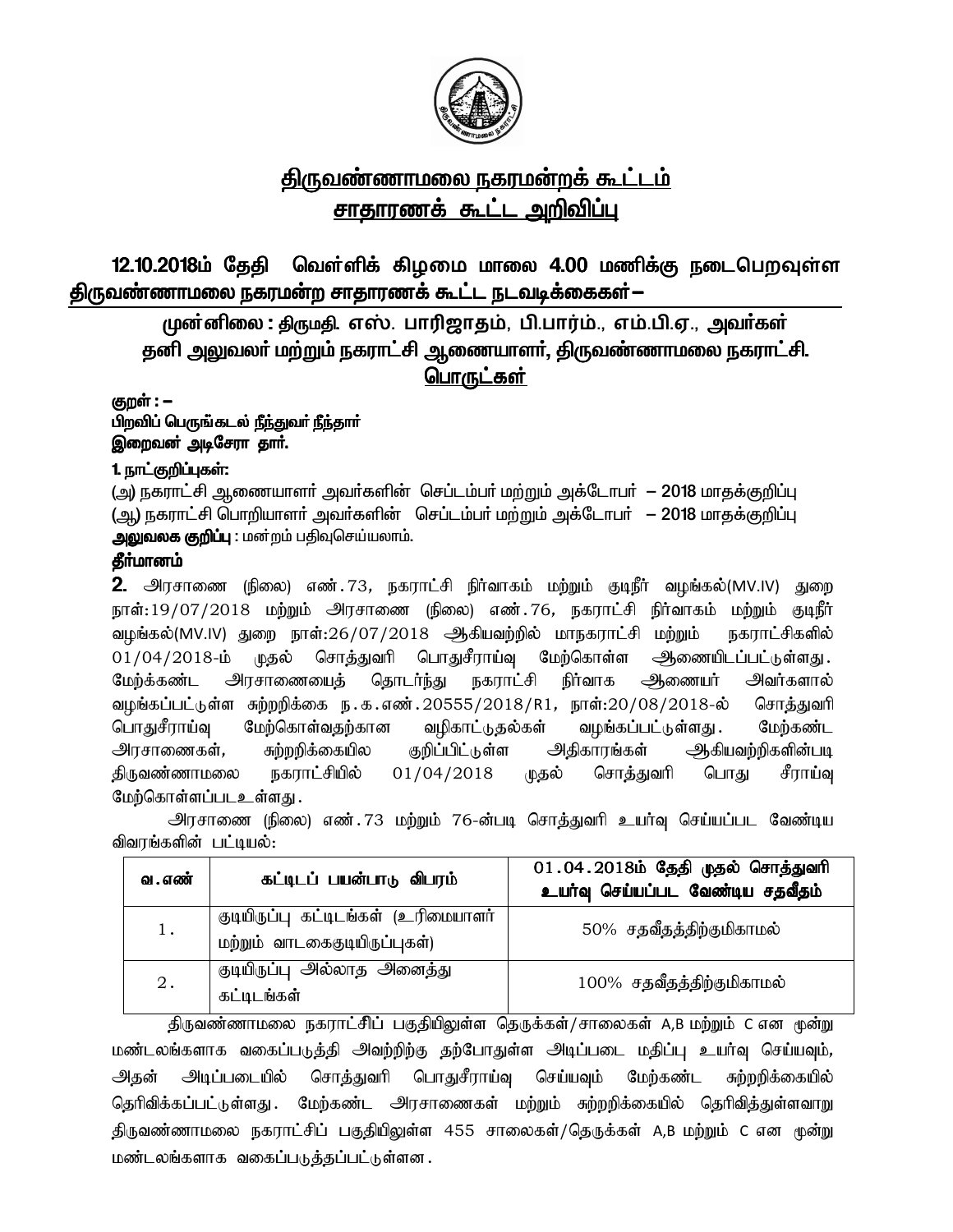#### A,B,C என வகைப்படுத்தப்பட்டுள்ள தெருக்களின் விபரங்கள்

| வரிசை<br>எண் | மண்டலம் | தெருக்களின்<br>எண்ணிக்கை |
|--------------|---------|--------------------------|
|              |         | 278                      |
| 2            | B       | 162                      |
| 3            | r.      | 15                       |
|              | மொத்தம் | 455                      |

<u>அ</u>ரசாணை (நிலை) எண்.73 மற்றும் 76; நகராட்சி நிர்வாக அணையர் அவர்களின் சுற்றறிக்கை ந.க.எண்.20555/2018/R1, நாள்:20.08.2018 ஆகியவற்றில் வழங்கப்பட்டுள்ள அிறிவுரைகள் மற்றும் வழிகாட்டுதல்கள்படி  $01/04/2018$ -ம் தேதி முதல் திருவண்ணாமலை நகராட்சிப் பகுதியிலுள்ள அனைத்து கட்டிடங்களுக்கும் சொத்துவரி பொதுசீராய்வு செய்திடவும், திருவண்ணாமலை நகராட்சி பகுதியிலுள்ள தெருக்கள்/சாலைகள் A,B மற்றும் C என முன்று மண்டலங்களாக வகைப்படுத்தியும், ஒவ்வொரு மண்டலத்திற்கும் கீழ்க்கண்ட பட்டியலில் குறிப்பிட்டுள்ளபடி அடிப்படை மதிப்பு நிர்ணயம் செய்தும் திருவண்ணாமலை நகராட்சி மன்றத் தீர்மானம் எண். 1034 நாள்:10/09/2018-ன்படி ஒப்புதல் பெறப்பட்டுள்ளது.

| மண்டலம் |                  | சதுர அடிக்கான அடிப்படை மதிப்பு |  |
|---------|------------------|--------------------------------|--|
|         | தற்போதைய மதிப்பு | உயர்த்தப்பட்டுள்ள மதிப்பு      |  |
| А       | 2.00             | 3.30                           |  |
| В       | 1.50             | 2.50                           |  |
|         | 1.00             | 1.60                           |  |

மேலும், திருவண்ணாமலை நகராட்சியில் உள்ள 455 தெருக்கள்/சாலைகள் A,B மற்றும் C என மூன்று மண்டலங்களாக வகைப்படுத்தி, அம்மண்டலங்களுக்கான அடிப்படைமதிப்பு நிர்ணயம் செய்யப்பட்டதை 11.9.2018-ம் தேதிய தினமலர் நாளிதழில் வெளியிட்டும், திருவண்ணாமலை நகராட்சி அலுவலக விளம்பரபலகையில் ஒட்டி விளம்பரப்படுத்தியும், நகராட்சி வலைதளத்தில் வெளியிட்டும், அலோசனைகள் மற்றும் ஆட்சேபணைகள் எதும் இருந்தால் பொதுமக்கள் <u>ஆ</u>ணையருக்கு நேரிலோ அல்லது தபால் முலமாகவோ அறிவிப்பு வெளியிடப்பட்ட 30 தினங்களுக்குள் தெரிவிக்க அறிவிக்கப்பட்டது. அறிவிப்புகள் வெளியிடப்பட்டு 30 தினங்கள் 10.10.2018 அன்று முடிவடைந்துள்ள நிலையில் கீழ்கண்ட இரண்டு மனுதாரர்களிடமிருந்து ஆலாசனைகள் வரப்பெற்றுள்ளன

 $1.\sigma$ . வாசுதேவன் 290/61பி/-1A, செங்கம் சாலை-1 ஸ்ரீரமணாஸ்ரமம் அஞ்சல் கிருவண்ணாமலை

2.தலைவா் மற்றும் குடியிருப்போா், ROA நகர் குடியிருப்போர் நலச்சங்கம்  $61c2/297$ , செங்கம் ரோடு-1 கிருவண்ணாமல<u>ை</u>.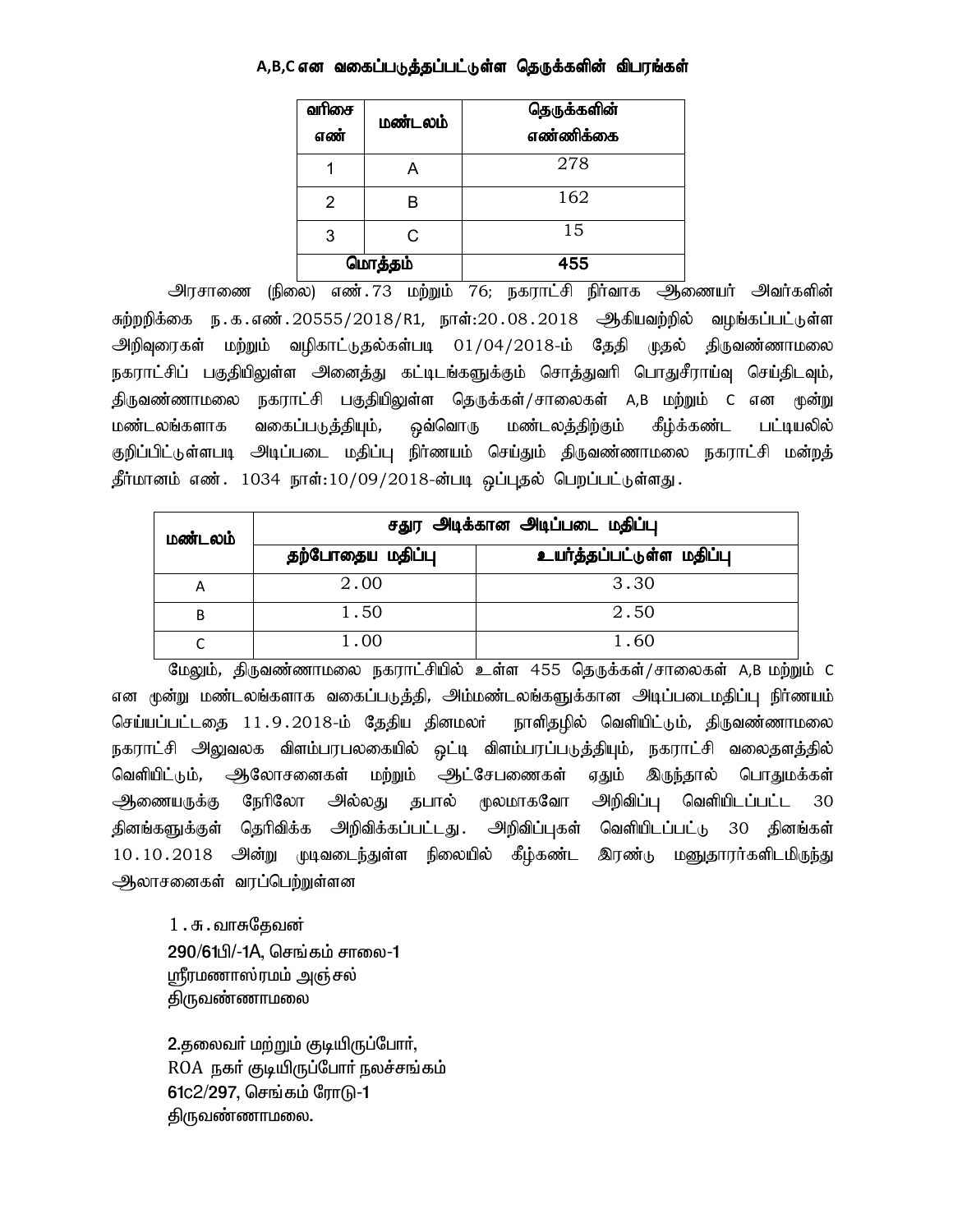மேற்கண்ட மனுதாரா்கள் A மண்டலத்திற்கு ஆட்சேபணை தொிவித்துள்ள பகுதி, பாண்டிச்சேரி - கிருஷ்ணகிரி நெடுஞ்சாலையை ஒட்டி அமைந்துள்ள 20 ஆண்டுகளுக்கு முன்பு அங்கீகரிக்கப்பட்ட மிகவும் வளர்ச்சியடைந்த மனைப்பிரிவு பகுதிகளாகும். மேற்படி பகுதி ஏற்கனவே A மண்டலக்கிலேயே அமைந்துள்ளது. <u>குற்பொழுது மண்டலம்</u> மாற்றம் செய்யப்படவில்லை. எனவே மனுதாரா்களின் கோரிக்கையினை ஏற்க இயலாது.

ஆதலால் திருவண்ணாமலை நகராட்சியில் உள்ள 455 தெருக்கள்/சாலைகள் A,B மற்றும் C என முன்று மண்டலங்களாக வகைப்படுத்தி ஒவ்வொரு மண்டலத்திற்கும் மன்றத் தீர்மானம் எண்: 1034 நாள்:10.09.2018ன்படி அடிப்படை மதிப்பு நிர்ணயம் செய்துள்ளதை இறுதி செய்ய மன்றத்தின் அனுமதி கோரப்படுகிறது.

#### <u> அலுவலக குறிப்பு :-</u>

- $1$ . A மண்டலத்திற்கு ஆட்சேபணை தெரிவித்துள்ள பகுதி, பாண்டிச்சேரி கிருஷ்ணகிரி நெடுஞ்சாலையை ஒட்டி அமைந்துள்ள 20 ஆண்டுகளுக்கு முன்பு அங்கீகரிக்கப்பட்ட மிகவும் வளர்ச்சியடைந்த மனைப்பிரிவு பகுதிகளாகும். மேற்படி பகுதி ஏற்கனவே A மண்டலத்திலேயே அமைந்துள்ளது. தற்பொழுது மண்டலம் மாற்றம் செய்யப்படவில்லை. எனவே மறுமாரர்களின் கோரிக்கையினை ஏற்க இயலாது.
- $2.$ மேலே குறிப்பிட்டுள்ள அரசு ஆணைகள் மற்றும் நகராட்சி நிர்வாக ஆணையர் அவர்களின் சுற்றறிக்கையில் வழங்கியுள்ள வழிகாட்டுதலின் படி 01.04.2018-ம் தேதி முதல் குடியிருப்பு கட்டிடங்களுக்கு 50% சதவீதத்திற்கு மிகாமலும் குடியிருப்பு அல்லாத கட்டிடங்களுக்கு 100% சதவீதத்திற்கு மிகாமலும் சொத்துவரி உயர்வு செய்திட திருவண்ணாமலை நகராட்சி அனைத்து நடவடிக்கைகளும் மேற்கொள்ள மன்றம் அனுமதிக்கலாம்.
- $3.$ திருவண்ணாமலை நகராட்சியில் உள்ள 455 தெருக்கள/சாலைகள் இத்துடன் இணைக்கப்பட்டுள்ளபட்டியலில் கண்டுள்ளவாறு A, B மற்றும் C என ிமன்று மண்டலங்களாகப் பிரிக்கப்பட்டுள்ளதை உறுதி செய்து மன்றம் அங்கீகரிக்கலாம்.
- $4.$ அ) மண்டலம் A-யில் வகைப்படுத்தப்பட்டுள்ள தெருக்கள் மற்றும் சாலைகளுக்கான அடிப்படை மதிப்பு சதுர அடி ஒன்றிற்கு **ரு.2.00**லிருந்து **ரு.3.30** ஆக உயர்வு செய்யப்பட்டதை மன்றம் உறுதி செய்து அனுமதி வழங்கலாம். ஆ)மண்டலம் B-யில் வகைப்படுத்தப்பட்டுள்ள தெருக்கள் மற்றும் சாலைகளுக்கான

அடிப்படை மதிப்பு சதுர அடி ஒன்றிற்கு **ரு.1.50**லிருந்து **ரு.2.50** ஆக உயர்வு செய்யப்பட்டதை மன்றம் உறுதி செய்து அனுமதி வழங்கலாம்.

இ) மண்டலம் C-யில் வகைப்படுத்தப்பட்டுள்ள சாலைகள் மற்றும் தெருக்கள் அடிப்படை மதிப்பு சதுர அடி ஒன்றிற்கு **ரு.1.00** லிருந்து **ரு.1.60** ஆக உயர்வு செய்ய மன்றம் அனுமதிக்கலாம்.

5. இம்மன்றத் தீா்மானம் நிறைவேற்றப்படும் நாளிலிருந்து திருவண்ணாமலை நகராட்சியில் புதிய சொத்து வரி நிா்ணயம் செய்யப்படும் அல்லது சொத்துவரி திருத்தியமைக்கப்படும் அனைத்து வகையானக் கட்டடங்களுக்கும் இந்நகரமன்றத் தீா்மானத்தில் வகைபடுத்தப் பட்டுள்ளபடி மண்டலங்கள் மற்றும் அவற்றிற்கான அடிப்படை மதிப்பு எடுத்துக் கொள்ளப்பட்டு சொத்து வரி விதிப்பு செய்யவும் இம்மன்றம் இறுதி ஒப்புதல் அளிக்கலாம்.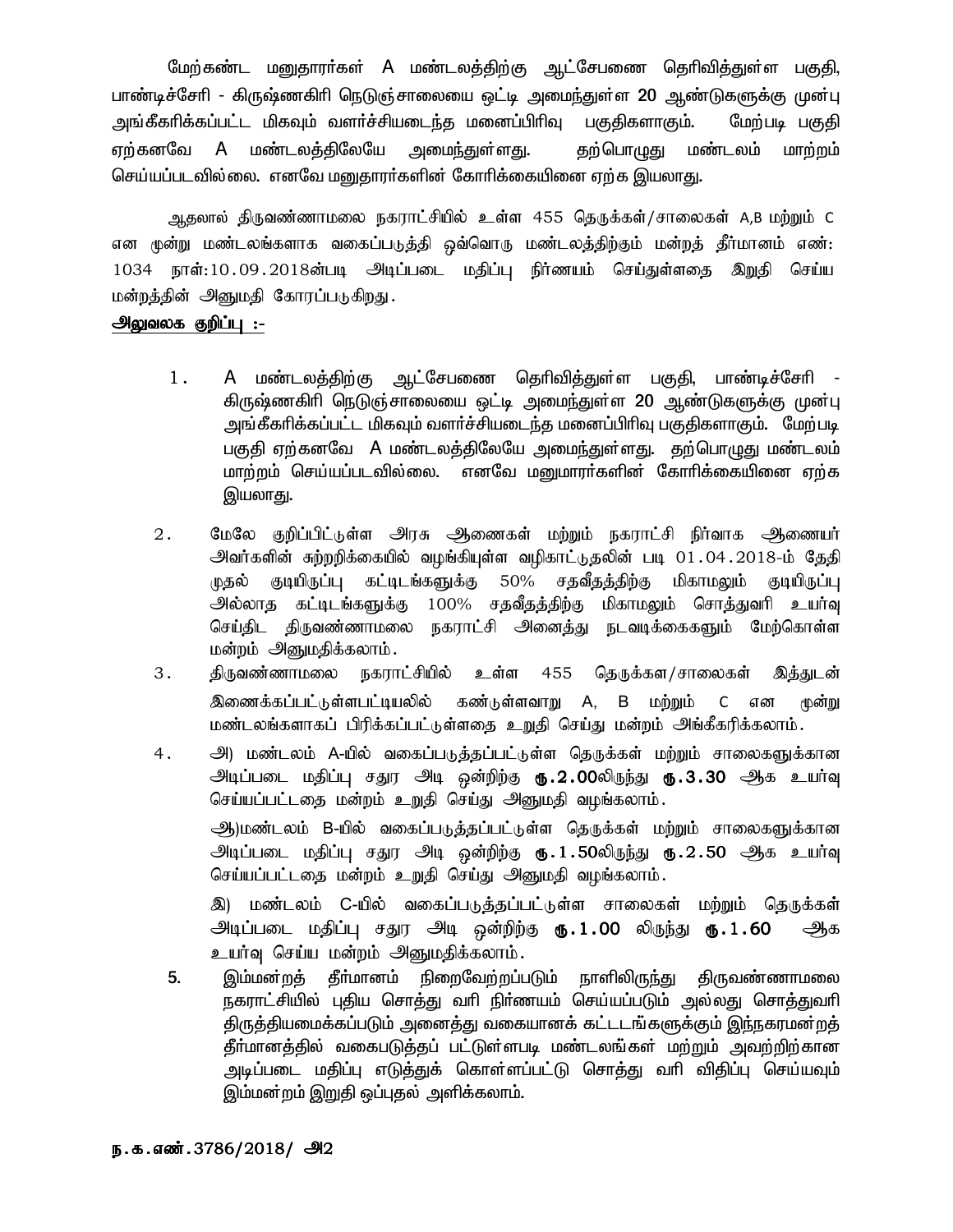3. இந்நகராட்சி வாா்டு எண். 01 முதல் 39 வரை உள்ள பகுதியில் தெருவிளக்கு பராமாிப்பு மற்றும் இயக்குதல் பணிகளை M/s. HI – Tech Tronices, Chennai நிறுவனத்தின் மூலம் மேற்கொள்ள ஒப்பந்தம் நீட்டிப்பு காலம் நகர மன்ற தீா்மான எண். 208 நாள் 31.07.2017ன்படி பிப்ரவாி — 2018 உடன் முடிவடைந்து 01.04.2018 முதல் துறையின் மூலம் மேற்படி பணிகள் அனைத்தும் மேற்கொள்ளப்படுகிறது. விடுப்பட்ட மார்ச் – 2018 மாதத்தில் M/s. Hi-Tech Tronices சென்னை நிறுவனம் மேற்படி பணிகளை மேற்கொண்டமைக்கு ரூ.5,33,989/— வழங்குமாறு கோரியுள்ளார் இதன்படி மேற்படி நிறுவனம் மார்ச்-2018 மாதத்தில் தெருவிளக்குகள்பராமரிப்பு மற்றும் இயக்குகல் பணிகளை மேற்கொண்டமைக்கு ரூ.533989/— வமங்க மன்ற அனுமகி வேண்டப்படுகிறது.

### <u>அலுவலகக் குறிப்பு</u>

1. அனுமதி வழங்கலாம்

2. வருவாய் நிதியின் கீழ் செலவிடலாம்

### தீர்மானம்

4. இந்நகராட்சி பகுதியில் திடக்கழிவு மேலாண்மை திட்டத்தின் கீழ் புதுவாணியங்குளம் 3வது தெருவில் அமைய இருந்த நுண்ணிய 4 உரக்கலன் மாற்றம் செய்யப்பட்டு அருகில் உள்ள பச்சையம்மன் கோயில் மேல்நிலை நீர்த்தேக்க தொட்டியின் அருகில் உள்ள இடத்தில் நுண்ணிய உரக்கலன் அமைத்து (Micro Compost Centre) அப்பகுதியில் சேகரம் ஆகும் குப்பைகளை சேகரித்து உரம் தயாரிக்கும் பணிகள் மேற்கொள்ள ஏதுவாக கொட்டிகள் கட்டுதல் மற்றும் குப்பைகள் பிரித் தெடுக்கும் தளம் அமைத்தல் ஆகிய பணிகள் மேற்கொள்ள ஆகும் தோராய செலவினம் ரூ.9.50 லட்சம் (ரூபாய் ஒன்பது லட்சத்து ஐம்பதாயிரம்) க்கு மன்ற அனுமதி வேண்டப்படுகிறது.

### <u>அலுவலகக் குறிப்பு</u>

1. அனுமதி வழங்கலாம் 2. வருவாய் நிதியின் கீழ் செலவிடலாம்

### தீர்மானம்

5. இந்நகராட்சி வாா்டு எண். 26 செங்கம் ரோடு மாட்டு சந்தை மைதானம் எதிாில் உள்ள நகராட்சிக்கு சொந்தமான இடத்தில் திடக்கழிவு மேலாண்மை திட்டத்தில் கீழ் அப்பகுதியில் சேகரம் ஆகும் குப்பைகளை பயன்படுத்தி உரம் தயாரிக்கும் பணிகள் மேற்கொள்ள ஏதுவாக தொட்டிகள் கட்டுதல் (நுண்ணிய உரக்கலன்) அமைக்கல் மற்றும் நான கு புறங்களிலும் சுவர்கள் கட்டுதல் அறைகள் அமைத்தல் ஆகிய பணிகள் மேற்கொள்ள முதற்கட்டமாக ஆகும் தோராய செலவினம் ரூ.25.00 லட்சம் (ரூபாய் இருபத்து <u>ஐந்</u>து லட்சம்)க்கு மன்ற அனுமதி வேண்டப்படுகிறது.

### <u>அலுவலகக் குறிப்பு</u>

1. அனுமதி வழங்கலாம் 2. வருவாய் நிதியின் கீழ் செலவிடலாம் ந.க.எண். 4900 / 2018/இ1

### **கீர்மானம்**

6. இந்நகராட்சி சோமாவரகுளம் நீரேற்று நிலையத்தில் உள்ள சுற்றுச் சுவர் பழுதான நிலையில் உள்ளதால் பாதுகாப்பு நலன் கருதி இதனை அகற்றிவிட்டு புதியதாக சுற்றுச்சுவா் அமைத்தல் மற்றும் நுண்ணிய உரக்கலன் (Micro Compost Center) அமைத்தல் ஆகிய பணிகள் மேற்கொள்ள ஆகும் தோராய செலவினம் ரூ. 4.75 லட்சம் (நான்கு லட்சத்து எழுபத்து ஐந்தாயிரம்) க்கு மன்ற அனுமதி வேண்டப்படுகிறது.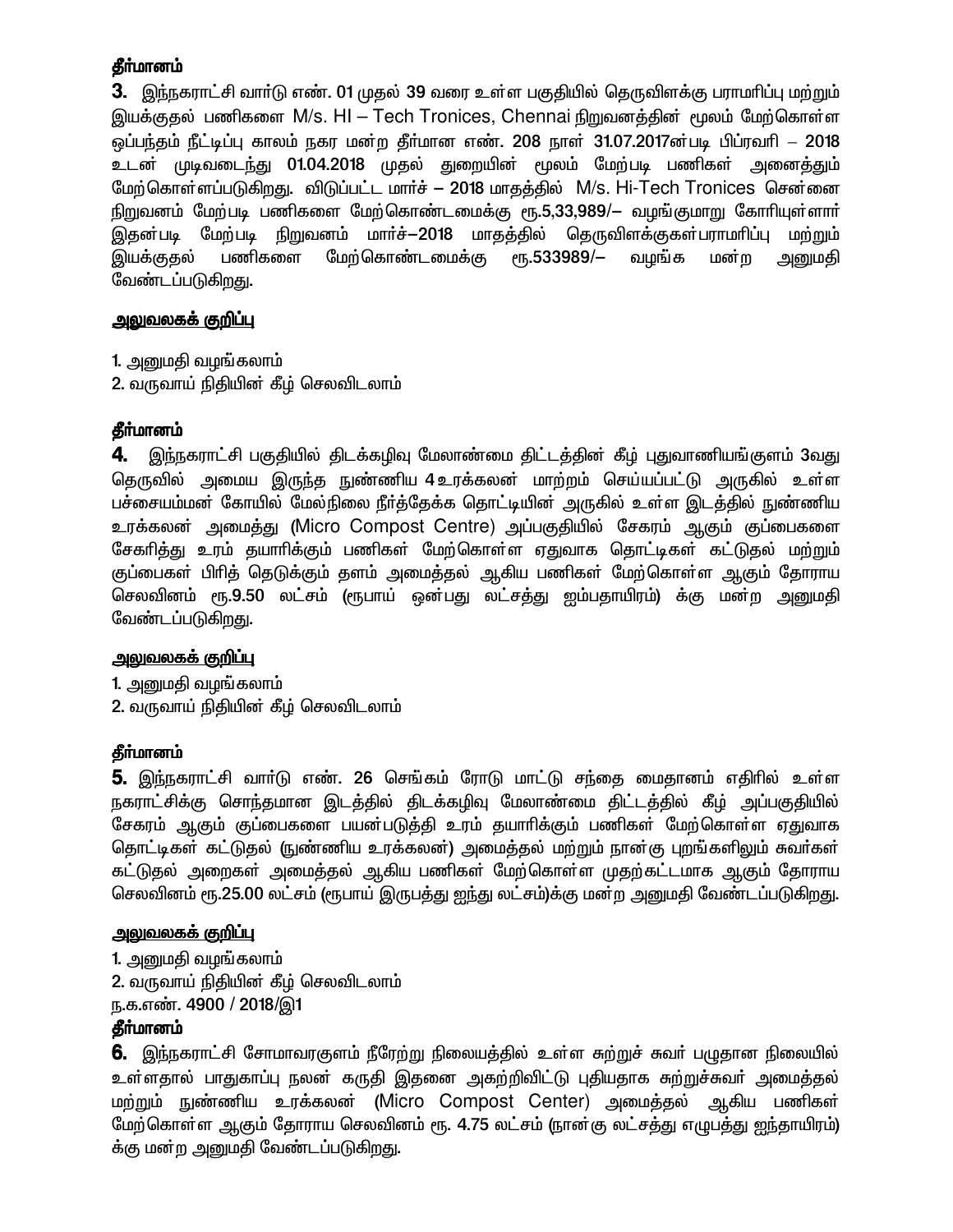### <u>அலுவலகக் குறிப்பு</u>

1. அனுமதி வழங்கலாம்

2. வருவாய் நிதியின் கீழ் செலவிடலாம்

### தீர்மானம்

7. இந்நகராட்சி வார்டு எண். 18 பெருமாள் நகர் பகுதியில் உள்ள மண் சாலை குண்டும் குழியுமாக உள்ளதால் பொது மக்களுக்கும் போக்குவரத்திற்கும் இடையூராக உள்ளதால் பொது மக்களின் நலன் கருதி சிமெண்ட் சாலையாக அமைக்க தோராய செலவினம் ரூ.1.06 லட்சம் (ரூபாய் ஒரு லட்சத்து ஆறாயிரம்)க்கு மன்ற அனுமதி வேண்டப்படுகி<u>றத</u>ு.

### <u> அலுவலகக் குறிப்பு</u>

1. அனுமதி வழங்கலாம் 2. வருவாய் நிதியின் கீழ் செலவிடலாம்

### தீர்மானம்

**8.** இந்நகராட்சி பேருந்து நிலையம் அருகில் உள்ள மேல்நிலை நீா்த்தேக்கத் தொட்டி அருகில் நுண்ணிய உரக்கலன் (Micro Compost Center) அமைத்து அப்பகுதியில் சேகரம் ஆகும் குப்பைகளை கொண்டு உரம் தயாரிக்கும் பணிகள் மேற்கொள்ள 9 எண்கள் தொட்டிகள் கட்டும் பணிகள் முடிக்கப்பட்டது. தற்போது கூடுதலாக வடக்கு பகுதியில் 9 எண்கள் தொட்டிகள் கட்டுதல் மற்றும் தரை அமைத்தல் ஆகிய பணிகள் மேற்கொள்ள ஆகும் தோராய செலவினம் ரூ.3.65 லட்சம் (மூன்று லட்சத்து அறுபத்து ஐந்தாயிரம்) க்கு மன்ற அனுமதி வேண்டப்படுகிறது.

### <u>அலுவலகக் குறிப்பு</u>

1. அனுமதி வழங்கலாம் 2. வருவாய் நிதியின் கீழ் செலவிடலாம்

### தீர்மானம்

**9.** இந்நகராட்சியில் உலகலாப்பாடி தலைமை நீரேற்று நிலையத்தில் கினசரி குடிநீர் தூய்மைப்படுத்த பயன்படுத்தப்படும் FERRIC ALUM இருப்பு குறைவாக உள்ளதால் தற்போது மூன்று மாதத்திற்கு தேவையான ஆலம் 20.00 MT வாங்கிக் கொள்ளவும் இதற்கு ஆகும் தோராய செலவினம் ரூ.4.09 லட்சம் (ரூபாய் நான்கு லட்சத்து ஒன்பதாயிரம்)க்கு மன்ற அனுமதி வேண்டப்படுகிறது.

### <u>அலுவலகக் குறிப்பு</u>

1. அனுமதி வழங்கலாம் 2. குடிநீர் நிதியின் கீழ் செலவிடலாம்

### தீர்மானம்

10. இந்நகராட்சி பகுதியில் திடக்கழிவு மேலாண்மை திட்டத்தின் கீழ் வார்டு எண். 01 மத்திய பேருந்து நிலையத்தில் அமைய இருந்த நுண்ணிய உரக்கலன் மாற்றம் செய்யப்பட்டு அருகில் உள்ள மேல்நிலை நீா்த்தேக்க தொட்டியின் அருகில் உள்ள இடத்தில் நுண்ணிய உரக்கலன் அமைத்து (Micro Compost Center) அப்பகுதியில் சேகரம் ஆகும் குப்பைகளை சேகரித்து உரம் தயாரிக்கும் பணிகள் மேற்கொள்ள சேகரித்து உரம் தயாரிக்கும் பணிகள் மேற்கொள்ள ஏதுவாக தொட்டிகள் கட்டுதல் குப்பைகள் பிரித்தெடுக்கும் தளம் அமைத்தல் ஆகிய பணிகள் மேற்கொள்ள ஆகும் தோராய செலவினம் ரூ.9.50 லட்சம் (ரூபாய் ஒன்பது லட்சம்) க்கு மன்ற அனுமதி வேண்டப்படுகிறது.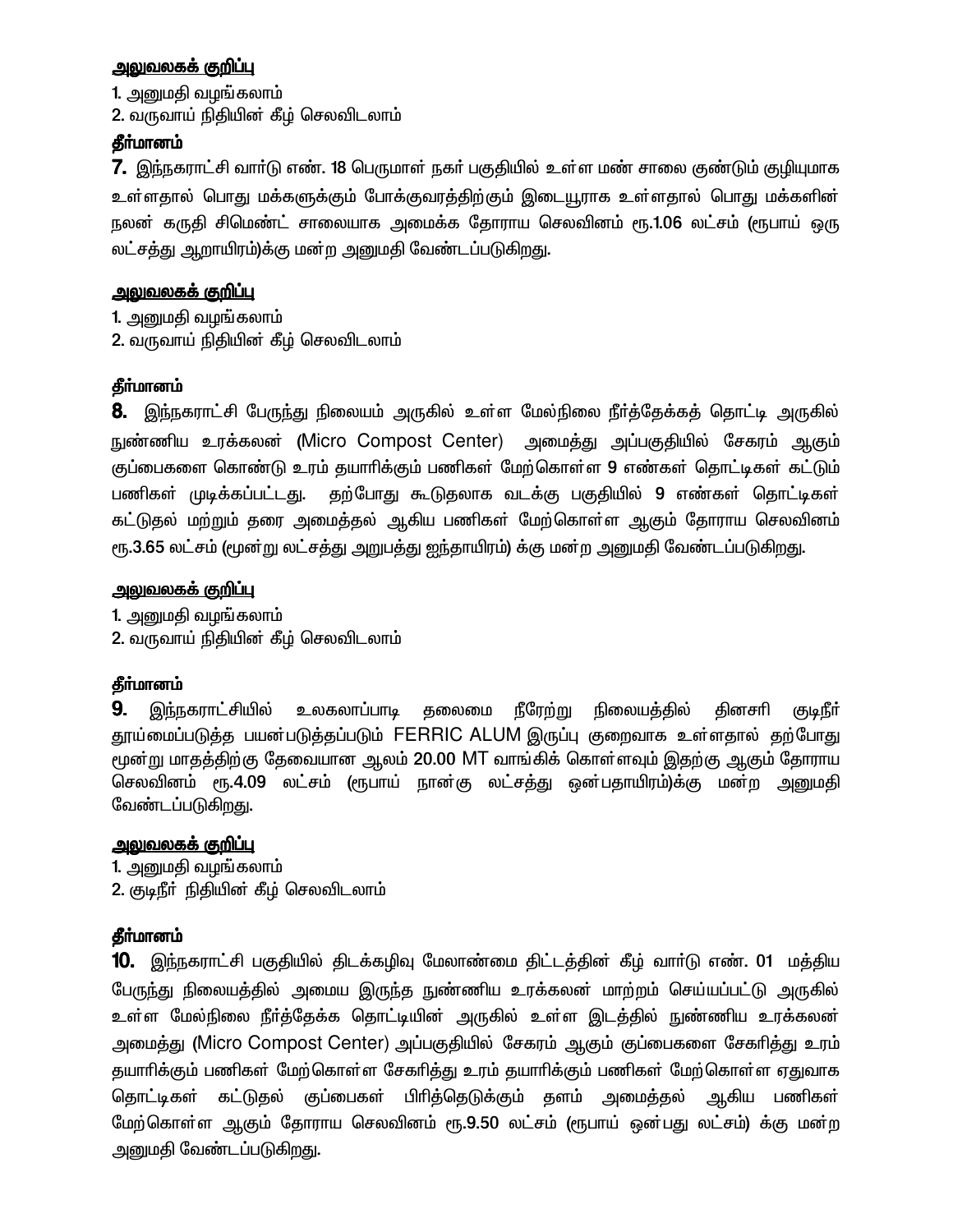### <u>அலுவலகக் குறிப்பு</u>

1. அனுமதி வழங்கலாம்

2. வருவாய் நிதியின் கீழ் செலவிடலாம்

### தீா்மானம்

11. இந்நகராட்சி பொதுப்பிரிவின் அனைத்து பிரிவு எழுத்தா்களும் அன்றாட பணிகளை தணினியின் மூலம் மேற்கொள்ளப்படுகிறது. தற்போது உள்ள UPS Battery பழுதாகி உள்ளதால் <u>மின்தடை ஏற்படும் நிலையில் கணினி OFF ஆகிவிடுவதால் தட்டச்சு செய்யப்படும் கோப்புகள்</u> அழிந்து விடுகிறது. எனவே மின் தடை ஏற்படும் நிலையில் தொடர்ந்து கணினிகள் பயன்படுத்த எதுவாக 12V150AH Tupler Battery 8 எண்கள் வாங்கிக்க கொள்ள ஆகும் கோராய செலவினம் ரூ.1,25,800/— (ரூபாய் ஒரு லட்சத்து ஐம்பத்து இரண்டாயிரத்து எண்ணூறு)க்கு மன்ற அனுமதி வேண்டப்படுகி<u>றது</u>.

### <u>அலுவலகக் குறிப்பு</u>

1. அனுமதி வழங்கலாம் 2. வருவாய் நிதியின் கீழ் செலவிடலாம்

### தீா்மானம்

 $12$ . இந்நகராட்சியில் பயன்பாட்டில் உள்ள குப்பை அள்ளப்பயன்படுத்தப்படும் குப்பை தொட்டியில் Whell பழுதாகி உள்ளதால் குப்பைகளை எடுக்க சிரமம் ஏற்படுவதால் பழுதான Whell களை மாற்றி புதியதாக 150 எண்கள் வாங்கிக் கொள்ளவும் இதற்கு ஆகும் தோராய செலவினம் ரூ.1.50 லட்சம் (ரூபாய் ஒரு லட்சத்து ஐம்பதாயிரம்)க்கு மன்ற அனுமதி வேண்டப்படுகி<u>றது</u>.

### <u>அலுவலகக் குறிப்பு</u>

1. அனுமதி வழங்கலாம்

2. வருவாய் நிதியின் கீழ் செலவிடலாம்

ந.க.எண். 4857/2018/இ1

### தீா்மானம்

13. திருவண்ணாமலை நகராட்சியின் வேட்டவலம் சாலை மற்றும் திருக்கோவிலுர் சாலையில் உள்ள வாம்பே கழிப்பிடத்தினை பழுது மற்றும் பராமரித்தல் பணி மேற்கொள்ளும் பணிக்கு 14.06.2018 அன்று ஒப்பந்தப்புள்ளி கோரப்பட்டதில், பெறப்பட்டுள்ள <u>ஒ</u>ப்பந்தப்புள்ளியினை மன்றத்தின் அனுமதி வேண்டி பொருள் வைக்கப்படுகிறது.

| வ.எண்.       | நிறுவனத்தின் பெயர்                                                    | மதிப்பீடு<br>(ரூ.லட்சத்தில்) | கொடுத்துள்ள<br>ஒப்பந்தப்புள்ளி |
|--------------|-----------------------------------------------------------------------|------------------------------|--------------------------------|
|              | திரு.ஆா்.மாாிமுத்து<br>கல்லரப்பாடி கிராமம்,<br>திருவண்ணாமலை மாவட்டம். | 2.75                         | $0.07\%$ குறைவு                |
| $\mathbf{2}$ | திரு.எம்.கமலக்கண்ணன்<br>அருணகிரிபுரம் 1வது தெரு<br>திருவண்ணாமலை.      |                              | $0.87\%$ அதிகம்                |

#### <u>அலு</u>வலகக்குறிப்பு

- 1. குறைந்த ஒப்பந்தப்புள்ளியினை கொடுத்துள்ள வரிசை எண்.1ல் கண்டுள்ள திரு.ஆர்.மாரிமுத்து, திருவண்ணாமலை அவர்களின் ஒப்பந்தப்புள்ளியினை மன்றம் ஏற்கலாம்.
- 2. அவசர அவசியம் கருதி தனி அலுவலர் அவர்களின் முன் அனுமதி பெற்று பணி உத்திரவு வழங்கியதை மன்றம் ஏற்கலாம்.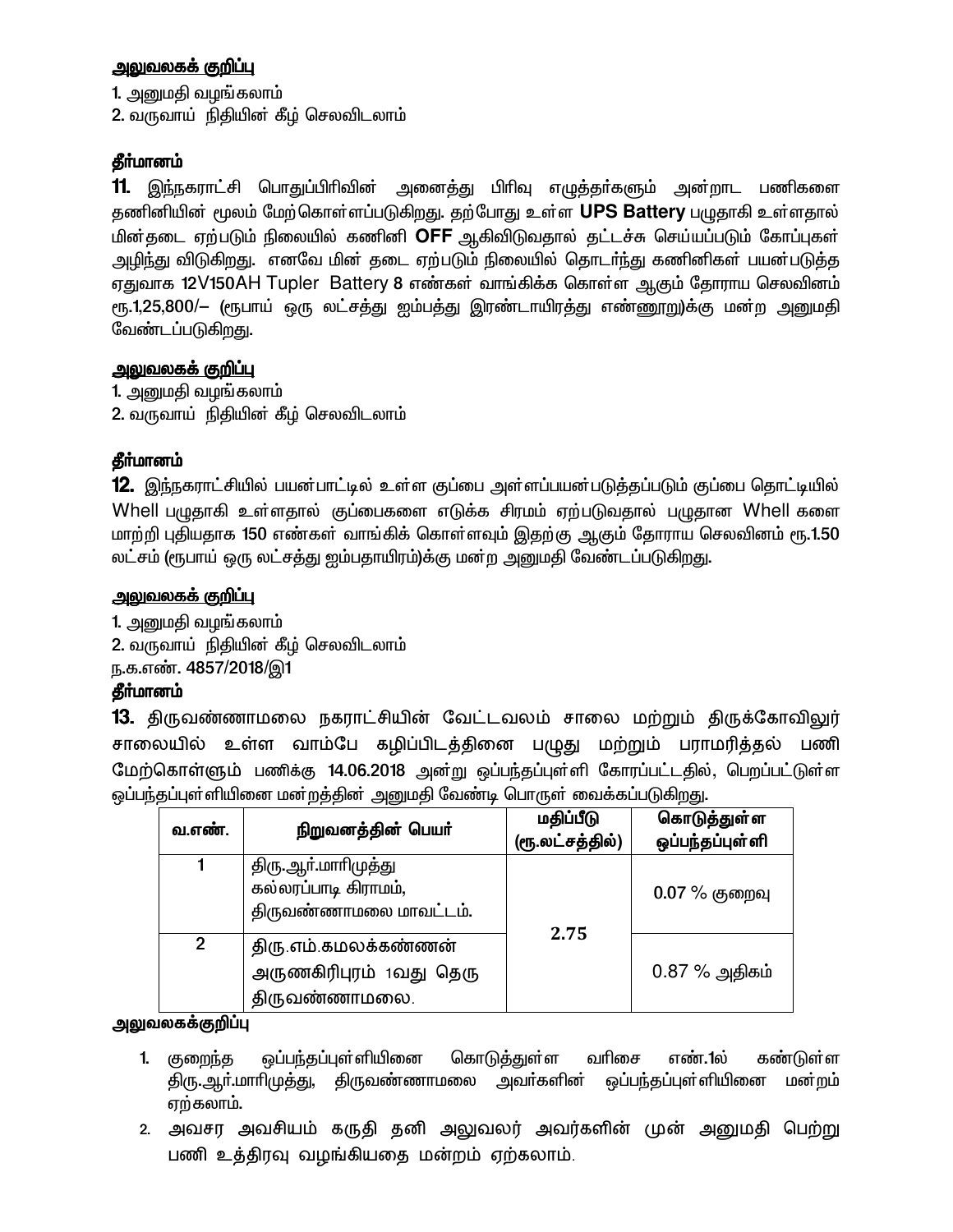**14.** இந்நகராட்சிப் பகுதியில் பொதுப் பணித்துறை அலுவலகம் சண்முகாப் பள்ளி செங்கம் ரோடு குடியிருப்பு பகுதி ALC பள்ளி ALC குடியிருப்பு தாமரை நகர் உழவர் சந்தை தாமரை நகர் குடியிருப்பு பகுதி துப்புரவு பணியாளா் குடியிருப்பு ஆகிய பகுதிகளில் இயற்கை உரம் தயாாிக்க தொட்டி கட்டும் பணிக்கு 30.08.2018 அன்று ஒப்பந்தப்புள்ளி கோரப்பட்டதில் பெறப்பட்டுள்ள ஒப்பந்தப்புள்ளியினை மன்றத்தின் அனுமதி வேண்டி பொருள் வைக்கப்படுகிறது.

| வ.எண். | நிறுவனத்தின் பெயர்                                                                                         | மதிப்பீடு<br>(ரூ.லட்சத்தில்) | கொடுத்துள்ள<br>ஒப்பந்தப்புள்ளி |
|--------|------------------------------------------------------------------------------------------------------------|------------------------------|--------------------------------|
|        | திரு.எம். கமலக்கண்ணன்<br>அருணகிரிபுரம் 1வது தெரு<br>திருவண்ணாமலை                                           |                              | $0.06\%$ குறைவு                |
|        | திரு.எ. சத்தியராஜ்<br>3/504 குளத்துமேட்டுத் தெரு<br>சிறுவள்ளுவா் கிராமம் (ம) அஞ்சல்<br><u>திருவண்ணாமலை</u> | 4.00                         | $0.77\%$ அதிகம்                |

### அலுவலகக்குறிப்பு

- ஒப்பந்தப்புள்ளியினை கொடுத்துள்ள வரிசை எண்.1ல் 1. குறைந்த கண்டுள்ள திரு.எம்.கமலக்கண்ணன், திருவண்ணாமலை அவர்களின் ஒப்பந்தப்புள்ளியினை மன்றம் ஏற்கலாம்.
- 2. அவசர அவசியம் கருதி தனி அலுவலர் அவர்களின் முன் அனுமதி பெற்று பணி உத்திரவு வழங்கியதை மன்றம் ஏற்கலாம்.

### தீர்மானம்

15. இந்நகராட்சியின் கல் நகர் பகுதியில் உள்ள பொது கழிப்பிடத்தினை பழுது மற்றும் பராமரித்தல் பணி மேற்கொள்ளும் பணிக்கு 19.07.2018 அன்று ஒப்பந்தப்புள்ளி கோரப்பட்டதில், பெறப்பட்டுள்ள ஒப்பந்தப்புள்ளியினை மன்றத்தின் அனுமதி வேண்டி பொருள் வைக்கப்படுகிறது.

| வ.எண்.         | நிறுவனத்தின் பெயர்                                                               | மதிப்பீடு<br>(ரூ.லட்சத்தில்) | கொடுத்துள்ள<br>ஒப்பந்தப்புள்ளி |
|----------------|----------------------------------------------------------------------------------|------------------------------|--------------------------------|
|                | திருமதி.பி.ராஜேஸ்வரி<br>40, சோமவாரக்குளத் தெரு 2                                 |                              | $0.14\%$ குறைவு                |
| $\overline{2}$ | திருவண்ணாமலை<br>திரு.எம்.கமலக்கண்ணன்<br>அருணகிரிபுரம் 1வது தெரு<br>திருவண்ணாமலை. | 2.50                         | $0.78\%$ அதிகம்                |

### அலுவலகக்குறிப்பு

- வரிசை 1. குறைந்த ஒப்பந்தப்புள்ளியினை கொடுத்துள்ள எண்.1ல் கண்டுள்ள திருமதி.பி.ராஜேஸ்வரி, திருவண்ணாமலை அவர்களின் ஒப்பந்தப்புள்ளியினை மன்றம் ஏற்கலாம்.
- 2. அவசர அவசியம் கருதி தனி அலுவலர் அவர்களின் முன் அனுமதி பெற்று பணி உத்திரவு வழங்கியதை மன்றம் ஏற்கலாம்.

# தீா்மானம்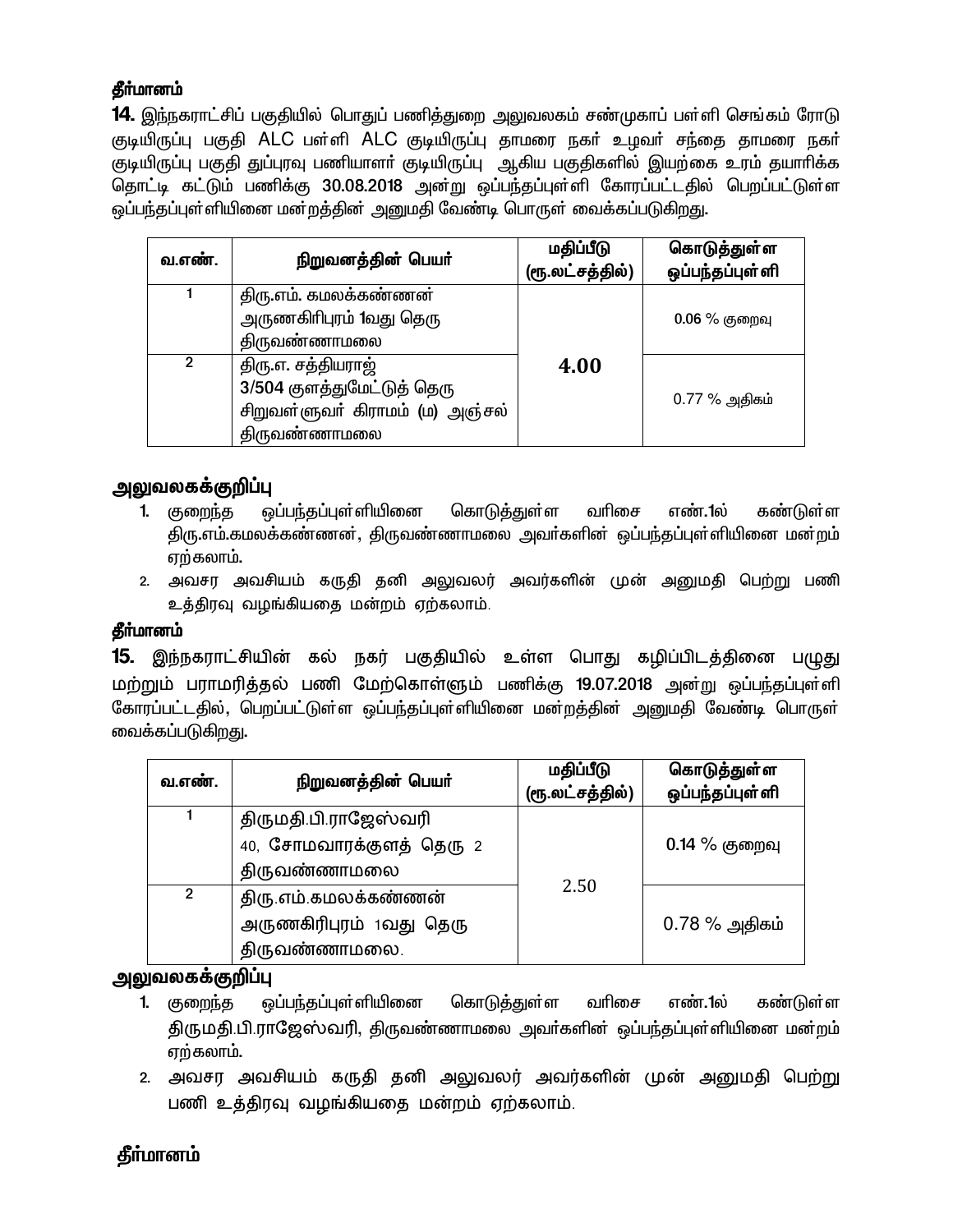16. இந்நகராட்சியில் திருவிழாக்காலங்களில் வருகை புரியும் பக்தர்களுக்கு அடிப்படை வசதிகள் செய்ய ஏதுவாக, நகரின் முக்கிய இடங்களில் ஆங்காங்கே குப்பைத் தொட்டிகள் அமைக்க பசுமை வலை (Garden Shading Net) சப்ளை செய்யும் பணிக்கு 24.04.2018 அன்று விலைப்புள்ளி கோரப்பட்டதில், பெறப்பட்டுள்ள விலைப்புள்ளியினை மன்றத்தின் அனுமதி வேண்டி பொருள் வைக்கப்படுகிறது.

| வ.எண்.         | நிறுவனத்தின் பெயர்                                                         | மதிப்பீடு<br>(ரூ.லட்சம்) | கொடுத்துள்ள<br>விலைப்புள் ளி<br>விகிதம்<br>ரூ. |
|----------------|----------------------------------------------------------------------------|--------------------------|------------------------------------------------|
| 1              | திரு கே.சிவாஜி<br>மாந்தோப்பு தெரு,<br>திருவண்ணாமலை.                        |                          | ஒரு ரோல்<br>СҦ.3870/-                          |
| $\overline{2}$ | திரு எம் கமலக்கண்ணன்<br>26/38, அருணகிரிபுரம் 1வது தெரு<br>திருவண்ணாமலை.    | 0.49                     | ஒரு ரோல்<br>СҦ.3950/-                          |
| 3              | திரு ஆர் மாரிமுத்து,<br>கல்லரப்பாடி கிராமம்,<br>செங்கம் தாலுக்கா - 606702. |                          | ஒரு ரோல்<br>СҦ.4030/-                          |

### அலுவலகக்குறிப்பு

- 1. குறைந்த விலைப்புள்ளி கொடுத்துள்ள திரு.கே.சிவாஜி, திருவண்ணாமலை அவர்களின் விலைப்புள்ளியை மன்றம் ஏற்கலாம்.
- 2. அவசர அவசியம் கருதி தனி அலுவலர் அவர்களின் முன் அனுமதி பெற்று பணி உத்திரவு வழங்கியதை மன்றம் ஏற்கலாம்.

### தீர்மானம்

17. இந்நகராட்சியில் பயன்பாட்டில் உள்ள குப்பை தொட்டிகளுக்கு புதியதாக Dnst Bin Rotating Whell – 150 எண்கள் சப்ளை செய்ய 28.04.2018ல் பெறப்பட்ட விலைப்புள்ளிகள் முடிவு செய்ய மன்ற அனுமதி வேண்டப்படுகிறது.

| வ.எண் | நிறுவனத்தின் பெயர்                                                              | மதிப்பீடு ரூ.<br>லட்சத்தில் | மொத்த<br>செலவினம் |
|-------|---------------------------------------------------------------------------------|-----------------------------|-------------------|
|       | <b>Tamil Nadu Chemicals Industries</b><br>No. 02, Thirumullivoyal . Chennai -62 |                             | ரு. 159560/-      |
| 2.    | Shree Sai Industries<br>No.38, Thirumullai Nagar<br>Chennai / 62                | 1.50                        | ரூ. 142800/-      |
| 3.    | Sruthi um Industry<br>No. 488 Ambattur, Chennai - 53                            |                             | ரு. 155200/-      |

#### <u>அலுவலகக் குறிப்பு</u>

மேற்படி பெறப்பட்ட விலைப்புள்ளிகளில் வ.எண்.02ல் கொடுத்துள்ள M/s. Shree Sai Industries, சென்னை நிறுவனத்தின் விலைப்புள்ளி குறைவாக உள்ளதாக அனுமதிக்கலாம். ந.எண்.4857/2018/இ1

# தீர்மானம்

18. இந்நகராட்சியின், திருக்கோவிலுர் சாலை நகராட்சி தொடக்கப்பள்ளியினை பழுது மற்றும் பராமரித்தல் பணி மேற்கொள்ளும் பணிக்கு 31.07.2018 அன்று ஒப்பந்தப்புள்ளி கோரப்பட்டதில், பெறப்பட்டுள்ள ஒப்பந்தப்புள்ளியினை மன்றத்தின் அனுமதி வேண்டி பொருள் வைக்கப்படுகிறது.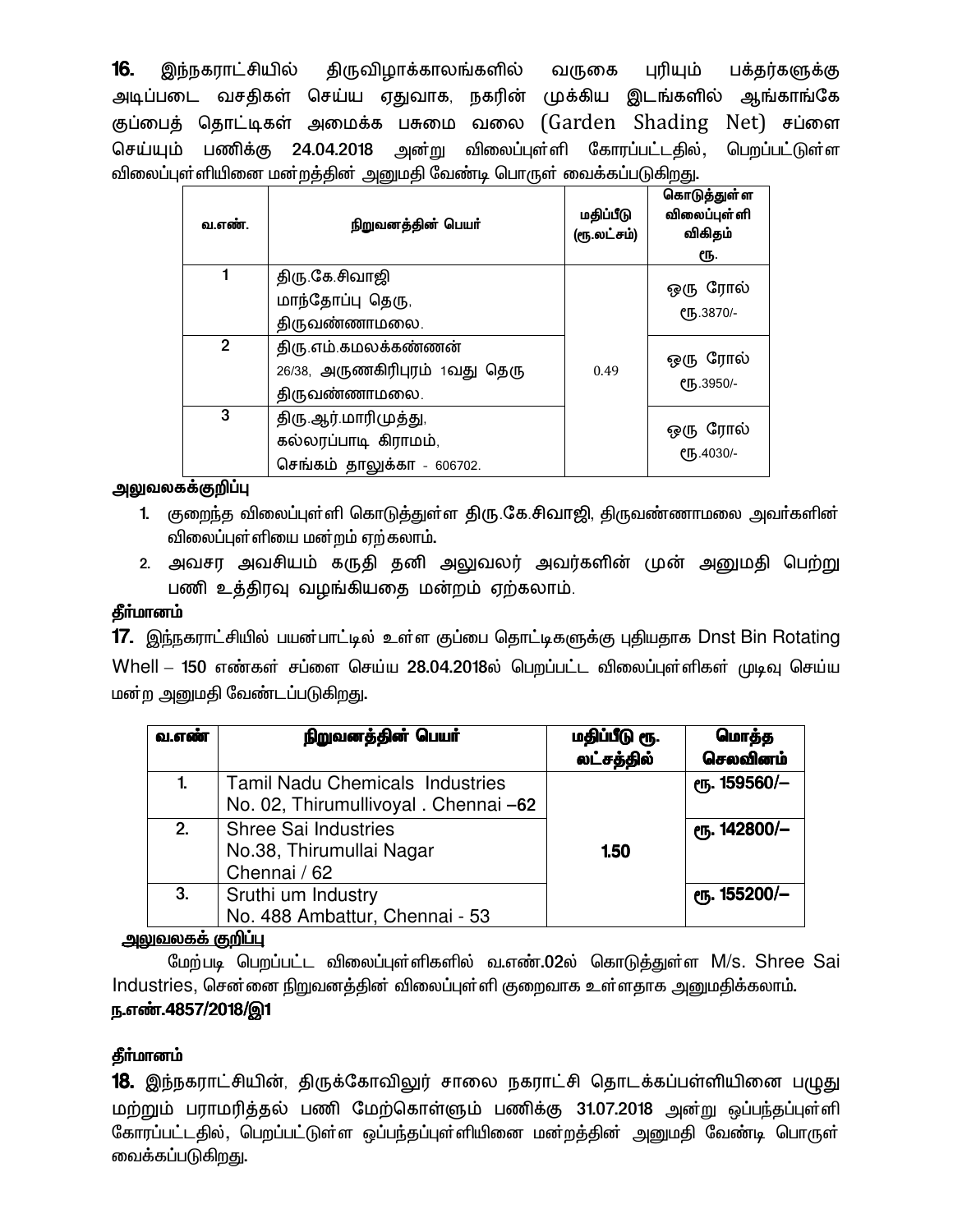| வ.எண்.         | நிறுவனத்தின் பெயர்      | மதிப்பீடு<br>(ரூ.லட்சத்தில்) | கொடுத்துள்ள<br>ஒப்பந்தப்புள்ளி |
|----------------|-------------------------|------------------------------|--------------------------------|
|                | திரு.வி.என்.பிரகாஷ்     |                              |                                |
|                | 26/38, கரிகாலன் தெரு    |                              | $0.10\%$ குறைவு                |
|                | திருவண்ணாமலை.           | 2.40                         |                                |
| $\overline{2}$ | திரு எம் கமலக்கண்ணன்    |                              |                                |
|                | அருணகிரிபுரம் 1வது தெரு |                              | 0.74 % அதிகம்                  |
|                | திருவண்ணாமலை.           |                              |                                |

### <u>அலுவலகக்குறிப்பு</u>

- 1. குறைந்த ஒப்பந்தப்புள்ளியினை கொடுத்துள்ள வரிசை எண்.1ல் கண்டுள்ள திரு.வி.என்.பிரகாஷ், திருவண்ணாமலை அவர்களின் ஒப்பந்தப்புள்ளியினை மன்றம் ஏற்கலாம்.
- 2. அவசர அவசியம் கருதி தனி அலுவலர் அவர்களின் முன் அனுமதி பெற்று பணி உத்திரவு வழங்கியதை மன்றம் ஏற்கலாம்.

# தீா்மானம்

19. இந்நகராட்சி உலகலாப்பாடி தலைமை நீரேற்று நிலையத்தில் தினசாி குடிநீா் தூய்மை செய்யும் பணிகளுக்கு பயன்படுத்தப்படும் ஆலம் சப்ளை செய்ய 20.09.2018ல் ஒப்பந்தப்புள்ளிகள் கோரப்பட்டதில் பெறப்பட்ட ஒப்பந்தப்புள்ளிகள் முடிவு செய்ய மன்ற அனுமதி வேண்டப்படுகிறது.

| வ.எண் | நிறுவனத்தின் பெயர்                                                              | மதிப்பீடு ரூ.<br>லட்சத்தில் | மொத்த<br>செலவினம்                          |
|-------|---------------------------------------------------------------------------------|-----------------------------|--------------------------------------------|
|       | <b>Tamil Nadu Chemicals Industries</b><br>No. 02, Thirumullivoyal . Chennai -62 | 4.09                        | ரு. 18.00<br>(1 கிலோ விலை<br>GST உட்பட)    |
| 2.    | Shree Sai Industries<br>No.38, Thirumullai Nagar<br>Chennai / 62                |                             | ரு. 20.44<br>(1 கிலோ<br>விலை<br>GST உட்பட) |

### <u>அலுவலகக் குறிப்பு</u>

மேற்படி பெறப்பட்ட ஒப்பந்தப்புள்ளிகளில் வ.எண்.01ல் கொடுத்துள்ள M/s. Tamil Nadu Chemicals சென்னை நிறுவனத்தின் ஒப்பந்தப்புள்ளி குறைவாக உள்ளதை அனுமதிக்கலாம். ந.எண்.1596/2018/இ1

# தீர்மானம்

 $20$ . இந்நகராட்சி பொதுப்பிரிவில் மின் தடைகள் ஏற்படும் நிலையில் தொடர்ந்து கணினிகள் பயன்படுத்த ஏதுவாக 12V150 AH Tupler Battery 8 எண்கள் சப்ளை செய்ய 13.08.2018ல் விலைப்புள்ளிகள் கோரப்பட்டதில் கீழ்க்கண்டவாறு பெறப்பட்டது.

| வ.எண் | நிறுவனத்தின் பெயர்                                                            | மதிப்பீடு ரூ.<br>லட்சத்தில் | மொத்த<br>செலவினம்                                     |
|-------|-------------------------------------------------------------------------------|-----------------------------|-------------------------------------------------------|
|       | Jawhar Battery Sales & service centre<br>11/1 Vanakara street, Tirvuannamalai |                             | <sub>е</sub> п <sub>5</sub> . 152800/-<br>(GST உட்பட) |
| 2.    | <b>Valavan Battery</b><br>32 H /G1 By pass road, Tiruvannamalai               | 1.52                        | $e$ гђ. 156000/-<br>$(GST$ உட்பட)                     |
| 3.    | <b>Moorthy Battery House</b><br>5/6 போளூர் ரோடு, திருவண்ணாமலை                 |                             | $e$ гђ. 155200/-<br>(GST உட்பட)                       |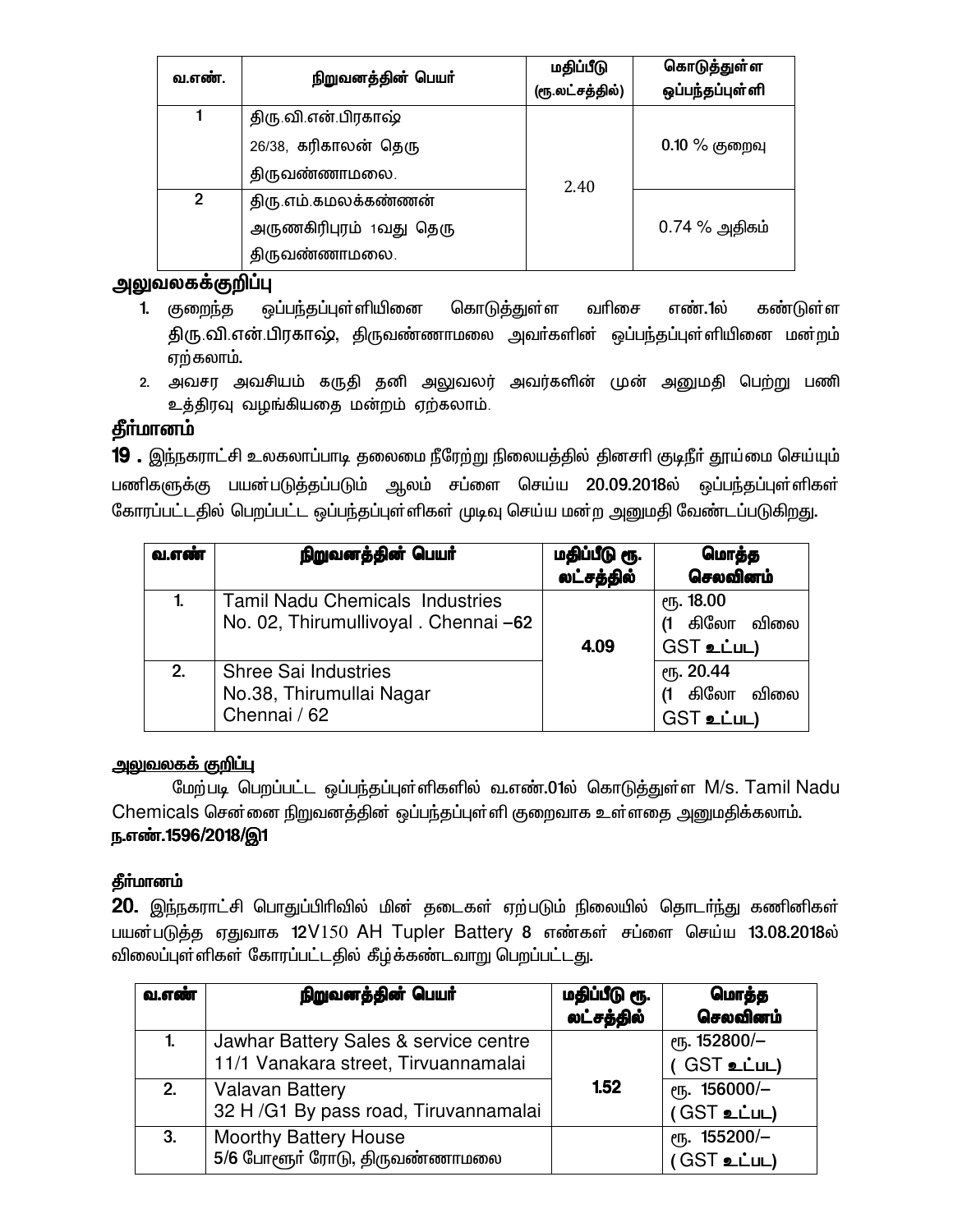### <u>அலுவலகக் குறிப்பு</u>

மேற்படி பெறப்பட்ட ஒப்பந்தப்புள்ளிகளில் வ.எண்.1ல் கொடுத்துள்ள M/s.Jawhar Battery கிருவண்ணாமலை என்பவரின் விலைப்புள்ளி குறைவாக உள்ளதை <u>அனு</u>மதிக்கலாம்.

### **கீர்மானம்**

21. இந்நகராட்சியின் வார்டு எண்.17ல் தர்மலிங்கம் பூங்காவினை அபிவிருத்தி பணிகள் மேற்கொள்ளும் பணிக்கு 29.08.2018 அன்று ஒப்பந்தப்புள்ளி கோரப்பட்டதில், பெறப்பட்டுள்ள ஒப்பந்தப்புள்ளியினை மன்றத்தின் அனுமதி வேண்டி பொருள் வைக்கப்படுகிறது.

| வ.எண்.         | நிறுவனத்தின் பெயர்                                                          | மதிப்பீடு<br>(ரூ.லட்சத்தில்) | கொடுத்துள்ள<br>ஒப்பந்தப்புள்ளி |
|----------------|-----------------------------------------------------------------------------|------------------------------|--------------------------------|
|                | திரு என்.ஆறுமுகம்<br>11, அம்மணி அம்மன் நகர், கீழ்நாத்துர்,<br>திருவண்ணாமலை. | 9.75                         | $0.09\%$ குறைவு                |
| $\overline{2}$ | திரு ஆர்.மாரிமுத்து<br>கல்லரைப்பாடி, திருவண்ணாமலை.                          |                              | 0.12 % அதிகம்                  |

### <u>அலுவலகக்குறிப்பு</u>

- 1. குறைந்த ஒப்பந்தப்புள்ளியினை கொடுத்துள்ள வரிசை எண்.1ல் கண்டுள்ள திரு.என்.ஆறு (முகம், திருவண்ணாமலை என்ற நிறுவனத்தின் அவர்களின் ஒப்பந்தப்புள்ளியினை மன்றம் ஏற்கலாம்.
- 2. அவசர அவசியம் கருதி தனி அலுவலர் அவர்களின் முன் அனுமதி பெற்று பணி உத்திரவு வழங்கியதை மன்றம் ஏற்கலாம்.

#### தீர்மானம்

 $22$ . இந்நகராட்சியின் பொது சுகாதார பிரிவிற்காக தூய்மை இந்தியா திட்டத்தின் கீழ் தனிநபா் ்கழிப்பிடம் கட்டுவதற்காக தேர்வு செய்யப்பட்ட 980 பயனாளிகளின் விவரங்களை கணினியில் பதிவேற்றம் செய்ய அதற்கு ஆகும் தோராய செலவின ரூ. 10000/— DTP சென்டா் திருவண்ணாமலை கணினியில் பதிவேற்றம் செய்யப்பட்டது. எனவே செலவு தொகைக்கு <u>மன்றத்தின் அனுமதி வேண்டப்படுவதுடன் ஒப்புதலு</u>க்கு சமா்ப்பிக்கப்படுகிறது.

<mark>அலுவலகக் குறிப்பு</mark>— மன்றம் அனுமதி வழங்கலாம்.

ந.க.எண். 4364 / 2018/ எச்1

### தீர்மானம்

**23.** இந்நகராட்சியின் பொது சுகாதாரப்பிரிவில் பயன்படுத்தப்படும் வாகனங்களுக்கு <code>TATA ACE</code> அவற்றிற்கு (Road Tax) சாலைவரி ரூ. 153384/— க்கு பில் பெறப்பட்டது. அதற்கு தோராய செலவு ரூ.135000/– மன்ற அனுமதி பெறப்பட்டது. எனவே கூடுதல் செலவினம் ரூ. 18384/– க்கு ்மன்றத்தின் அனுமதி வேண்டப்படுவதுடன், ஆணையரின் ஒப்புதலுக்கு சமா்ப்பிக்கப்படுகி<u>றது</u>.

அலுவலகக் குறிப்பு— மன்றம் அனுமதி வழங்கலாம்.

ந.க.எண். 3880 / 2018/ எச்1

### தீர்மானம்

 $24$ . இந்நகராட்சியின் பொது சுகாதாரப் பிரிவு – பொது மக்களின் நலன் கருதியும், எதிர்வரும் மழைக்காலங்களை கருத்தில் கொண்டும், இந்நகராட்சி எல்லைக்குட்பட்ட பொது மக்களுக்கு நிலவேம்பு குடிநீர் வழங்க, நில வேம்பு குடிநீர் பவுடர் — 600 கிலோ வாங்க அதற்கும் ஆகும் தோராய செலவு ரூ. 900000/-க்கு (ஒன்பது லட்சம் மட்டும்) மன்றத்தின் அனுமதி வேண்டப்படுகிறது.

அலுவலகக் குறிப்பு— மன்றம் அனுமதி வழங்கலாம்.

ந.க.எண். 3522/ 2018/ எச்1

### **கீர்மானம்**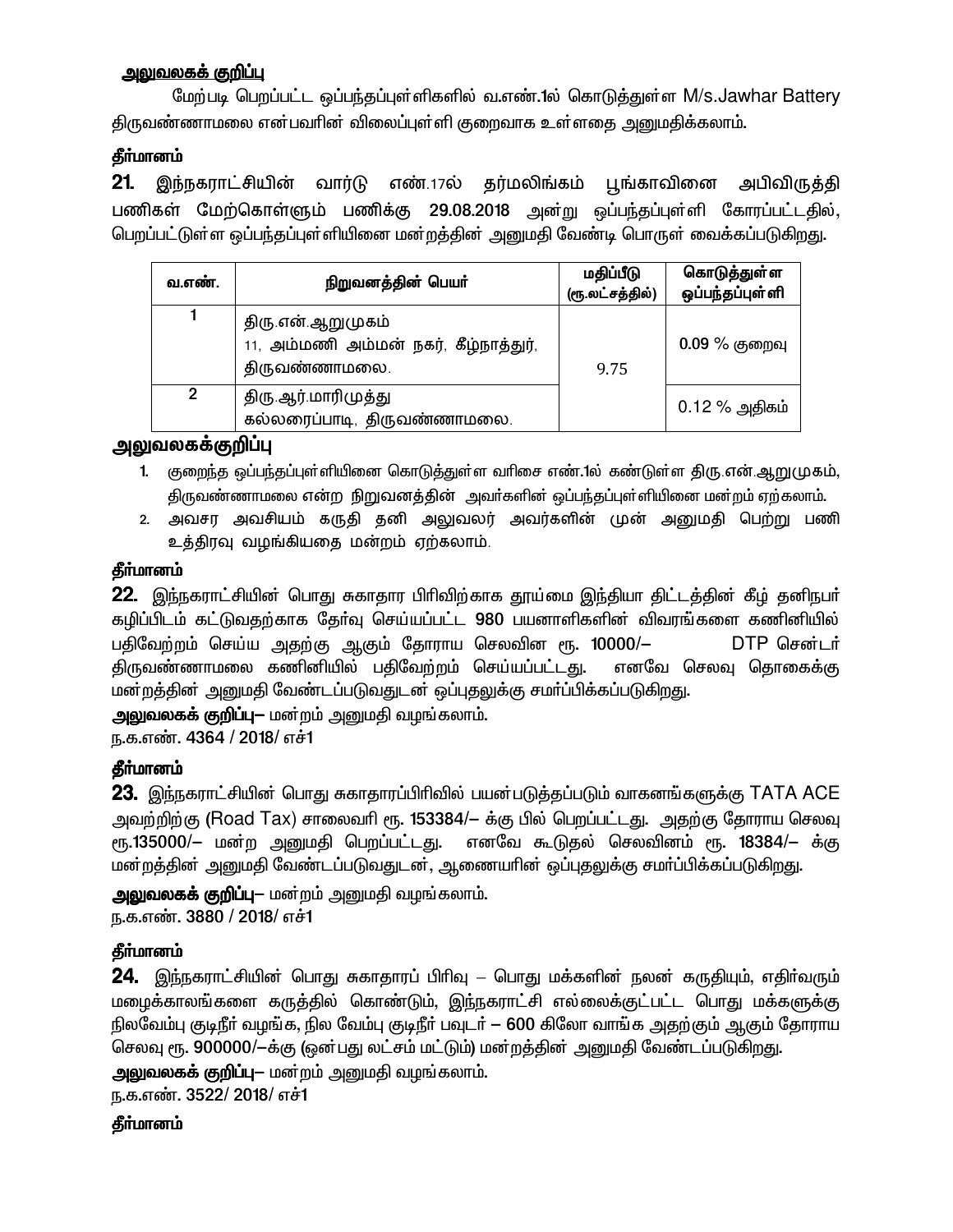25. இந்நகராட்சியின் பொது சுகாதாரப்பிரிவு — சித்த மருத்துவமனை பணியாளர்கள் (1) எஸ்.ரூபகுமாரி (2) எஸ். கோகிலா அவர்கள் டெங்கு நோய் தடுப்பு நடவடிக்கைக்காக நகராட்சி பள்ளிகள் மற்றும் தனியாா் பள்ளி மாணவ மாணவிகளுக்கு நிலவேம்பு குடிநீா் வழங்கியதால் அவற்றிற்கு செலவினத் தொகையாக ரூ.6060/— க்கு (ரூபாய் ஆறாயிரத்து அறுபது மட்டும்) மன்றத்தின் அனுமதி வேண்டப்படுகிறது.

அலுவலகக் குறிப்பு— மன்றம் அனுமதி வழங்கலாம். ந.க.எண். 4285/ 2018/ எச்1

### தீா்மானம்

26. இந்நகராட்சி எல்லைக்குட்பட்ட மணலூா்பேட்டை சாலையில் உள்ள ஈத்கா (இடுகாடு ) அருகில் புதிய 3 மின் கம்பம் அமைத்து தெருவிளக்கு பொருத்த இளநிலை பொறியாளா் தாமரை நகா பிரிவு தமிழ்நாடு மின்சார வாரியம் திருவண்ணாமலை அவா்களிடமிருந்து கேட்பு வரப் பெற்றுள்ளது தொகை ரூ.42110/–க்கு SE TANGEDCO. Tiruvannamalai அவர்களுக்கு செலுத்த மன்ற அனுமதி வேண்டப்படுகிறது.

அலுவலகக் குறிப்பு—

- 1. மன்றம் அனுமதி வழங்கலாம்.
- 2. இச்செலவினம் வருவாய் நிதியின் கீழ் செலவிடலாம்
- 3. அவசரம் அவசியம் கருதி தனி அலுவலா் அவா்களின் முன் அனுமதி பெற்றுத் தொகை செலுத்துவதை மன்றம் ஏற்கலாம்.

ந.க.எண். 624/ 2015/ இ2

### தீர்மானம்

27. திருவண்ணாமலை நகராட்சி 2016–17 ம் ஆண்டு தணிக்கை தடை பத்திகள் வருவாய் நிதி, குடிநீா் நிதி, கல்வி நிதி ஆகிய நிதிகள் தணிக்கை பத்திகள் ஜெராக்ஸ் மற்றும் புக் பைண்டிங் செய்யப்பட்ட தொகை ரூ. 8950/— உடனிகழ் தணிக்கை பிரிவிற்கு மற்றும் 2017—18ம் ஆண்டு கணக்கு முடிக்க கேட்பு, வசூல் நிலுவை புக் பதிவேடு பைண்டிங் செய்யப்பட்ட தொகை ரு.3150/—ம் சேர்த்து வழங்க அவசர அவசியம் கருதி பைண்டிங் செய்யப்பட்டதை மன்றம் அனுமதிக்கு வேண்டப்படுகிறது.

### அலுவலகக் குறிப்பு-

1. மன்றம் அனுமதி வழங்கலாம்.

### தீா்மானம்

28. இந்நகராட்சியின் தினக்கூலி பணியாளராக பணிபுாிந்து இடையில் நின்றுவிட்ட திரு.சி.விஜயபாலன் என்பவரால் தொழிலாளர் நிதி மன்றத்தில் தொடரப்பட்ட வழக்கு எண்.ID No.72/2014 ன் தீர்ப்பின் படி ரூ. 12.00 லட்சம் தொகையும் Sec. 17B ன்படி தனியருக்கு மாதச் சம்பளம் வமங்கப்படுவதையும் எதிர்த்து சென்னை உயர்நிதி மன்றத்தில் வழக்கு தொடரப்பட்ட வழக்கு WA 1345 & 1346 OF 2017லும் வைப்புக் தொகையாக ரூ. 4.00 லட்சம் செலுக்குமாறு தெரிவிக்கப்பட்டது. இதன்படி தொழிலாளர் நிதி மன்றத்தில் 20.07.2018 அன்று செலுத்துப்பட்டது.

தற்போது நகராட்சி நிர்வாக ஆணையர், சென்னை அவர்களின் 04.10.2018ல் நடத்தப்பட்ட ஆய்வு கூட்டத்தில் உடனடியாக உச்ச நீதி மன்றத்தில் வழக்கு தொடர அனுமதி வழங்கியுள்ளார். இதன்படி மேற்படி வழக்கு நடத்த உச்ச நீதிமன்ற வழக்கறிஞர் திரு.B.Vinodh Kanna, Advocate New Delhi அவர்களுக்கு வழக்காடு கட்டணம் ரூ.40,000/-ம் வழங்க மன்ற அனுமதி வேண்டப்படுகிறது.

### அலுவலகக் குறிப்பு—

- 1. அனுமதி வழங்கலாம்
- 2. வருவாய் நிதியின் கீழ் செலவிடலாம்
- 3. அவசர அவசியம் கருதி தனி அலுவலா் அவா்களின் முன் அனுமதி பெற்று தொகை வழங்கியதையும் அனுமதிக்கலாம்.

#### தீர்மானம்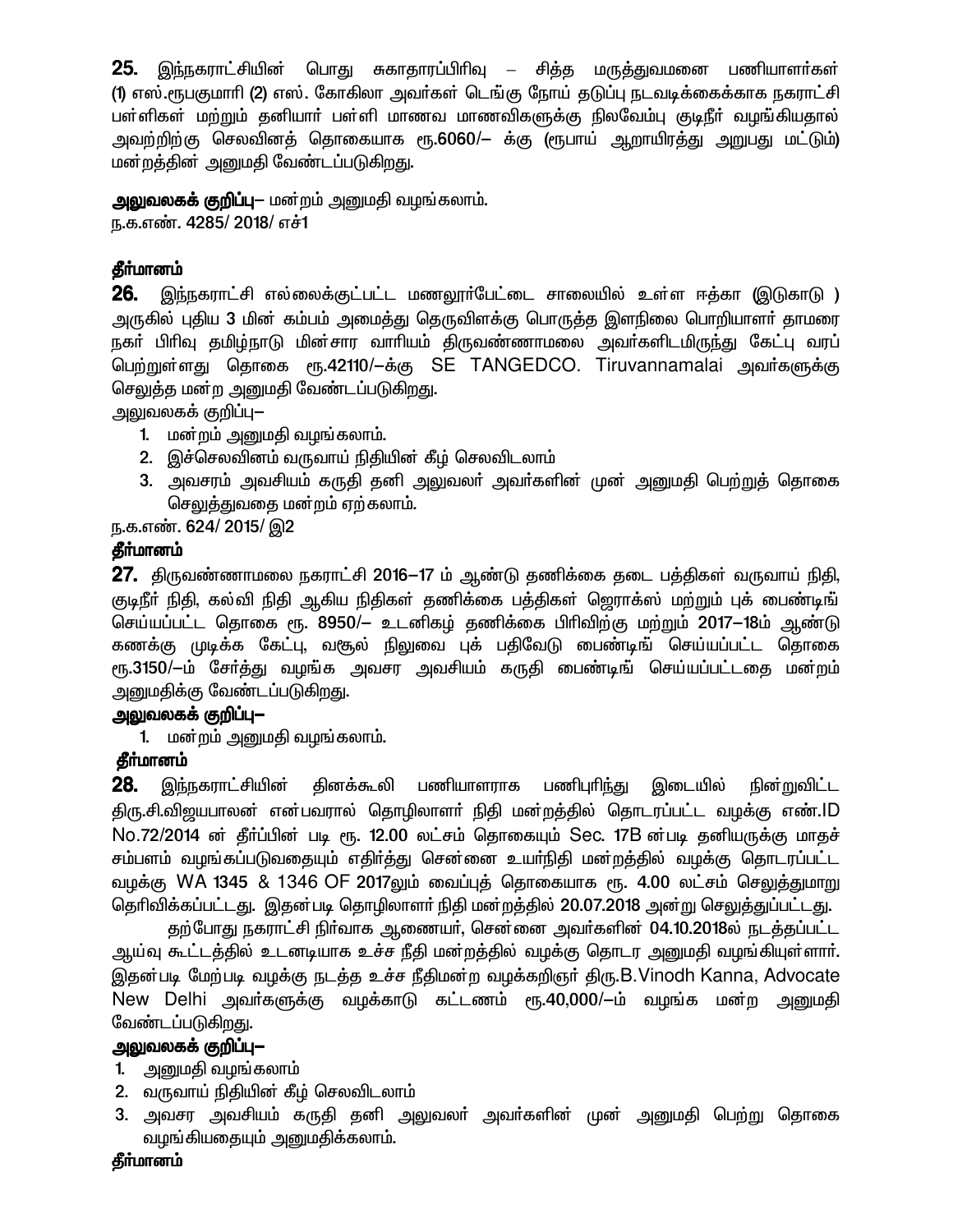29. திருவண்ணாமலை நகராட்சி எல்லைக்கு உட்பட்ட 39 வார்டுகளிலும் உள்ள சொத்து வரி சீராய்வு 01.04.2018 முதல் குடியிருப்பு கட்டிடங்கள் வணிக கட்டிடங்களுக்கு வரி உயர்வு செய்ய அரசாணை எண். 73 மற்றும் அரசாணை எண். 76ன்படி சொத்துவரி மாஸ்டர் பதிவேடுகள் சுயமதிப்பீட்டு படிவம் மற்றும் கணக்கிட்டு படிவங்கள் கூட்டுறவு அச்சகத்திடம் பிரிண்டிங் மற்றும் பெயிண்டிங் விளம்பரம் செய்ய ஆகும் செலவு தோராயமாக ரூ.180000/— வழங்க மன்ற அனுமதிக்கு வேண்டப்படுகிறது.

அவசியம் அவசாம் கருதி ரெப்கோ பிரிண்ட்க்கு பிரிண்டிங் மற்றும் அலுவலகக் குறிப்பு— பெயிண்டிங் செய்ய உத்திரவு வழங்கப்பட்டதையும் அதற்கான தொகை வழங்கவும் மன்றம் அனுமதிக்கலாம்

### தீர்மானம்

30. இந்நகராட்சியின் பொது மக்களுக்காக பயன்படுத்தப்படும் சித்த மருத்துவமனைகளுக்கு (1)கீழ்நாத்தூர் சித்த மருத்துவமனை (2) கனகராயர் தெரு சித்த மருத்துவமனை ஆகிய இரண்டு மருத்துவமனைகளுக்கு மருந்துகள் வாங்க 2018—19 ஆண்டிற்கு ரூ.300000/— க்கு (ரூபாய் மூன்று லட்சம் மட்டும்) மன்றத்தின் அனுமதி வேண்டப்படுகிறது.

நிறுவனம் – IMPCOPS @ data one .in

அலுவலகக் குறிப்பு – மன்றம் அனுமதி வழங்கலாம்.

ந.க.எண். 3083/2018/எச்1

### தீா்மானம்

31. இந்நகராட்சியில் பொது சுகாதார பிரிவில் பயன்படுத்தப்படும், வாகனங்களுக்கு குப்பைகளை ஏற்றிச் செல்லும் போது குப்பைகள் காற்றில் பரவாமல் இருக்க, பொது மக்களின் நலன் கருதியும் அதனை வெளியேராமல் தடுக்க வலைகள் வாங்க ரூ. 380000/— (மூன்று லட்சக்து என்பதாயிரம் மட்டும்) மன்றம் அனுமதி வைக்கப்பட்டது. மேலும் பணி முடிக்கப்பட்டு கூடுதலாக ரூ.16000/— க்கு மன்றத்தின் அனுமதி வேண்டப்படுகிறது.

அலுவலகக் குறிப்பு – மன்றம் அனுமதி வழங்கலாம். ந.க.எண். 3675/2018/எச்1

### தீர்மானம்

32. இந்நகராட்சியின் அனைத்து பகுதிகளிலும் தற்போது டெங்கு காயச்சலின் தாக்கம் அதிகமாக உள்ளதால் இப்பணியினை மேலும் தூரிதப்படுத்தவும் இப்பணியினை தொடா்ந்து செய்து வரும் சுமார் 75 டெங்கு ஒழிப்பு தற்காலிக பணியாளர்களுக்கு பகுதி நேரமாக ஒரு நபருக்கு 150/– வீதம் வழங்கப்பட்டு வருகி<u>றத</u>ு.

இந்நிலையில் இப்பணியினை சுமார் 8 மணி நேரமாக பணிபுரிந்திடவும், இதற்கான ஊதியம் மாவட்ட ஆட்சித்தலைவர் அறிவிக்கப்பட்ட ஒரு நபருக்கு நாளொன்றுக்கு 150/— என்ற வழங்கிடவும் இவ்வாறான பணிக்கு மேலும் 30 நபர்கள் பணியமர்த்திக் கொள்ளவும் மொத்தம் 105 நபா்கள் ரூ. 150 $X$ 105 நபா்  $X$  30 நாள் ஆக மொத்தம் 4,72,500/— க்கு இப்பணியினை 6 மாதம் வரையிலான காலங்களுக்கு மொக்கம் ரு.2835000/-க்கு மன்றத்தின் அனுமகி வேண்டப்படுகிறது.

அலுவலகக் குறிப்பு – மன்றம் அனுமதி வழங்கலாம். ந.க.எண். 2692/2016/எச்1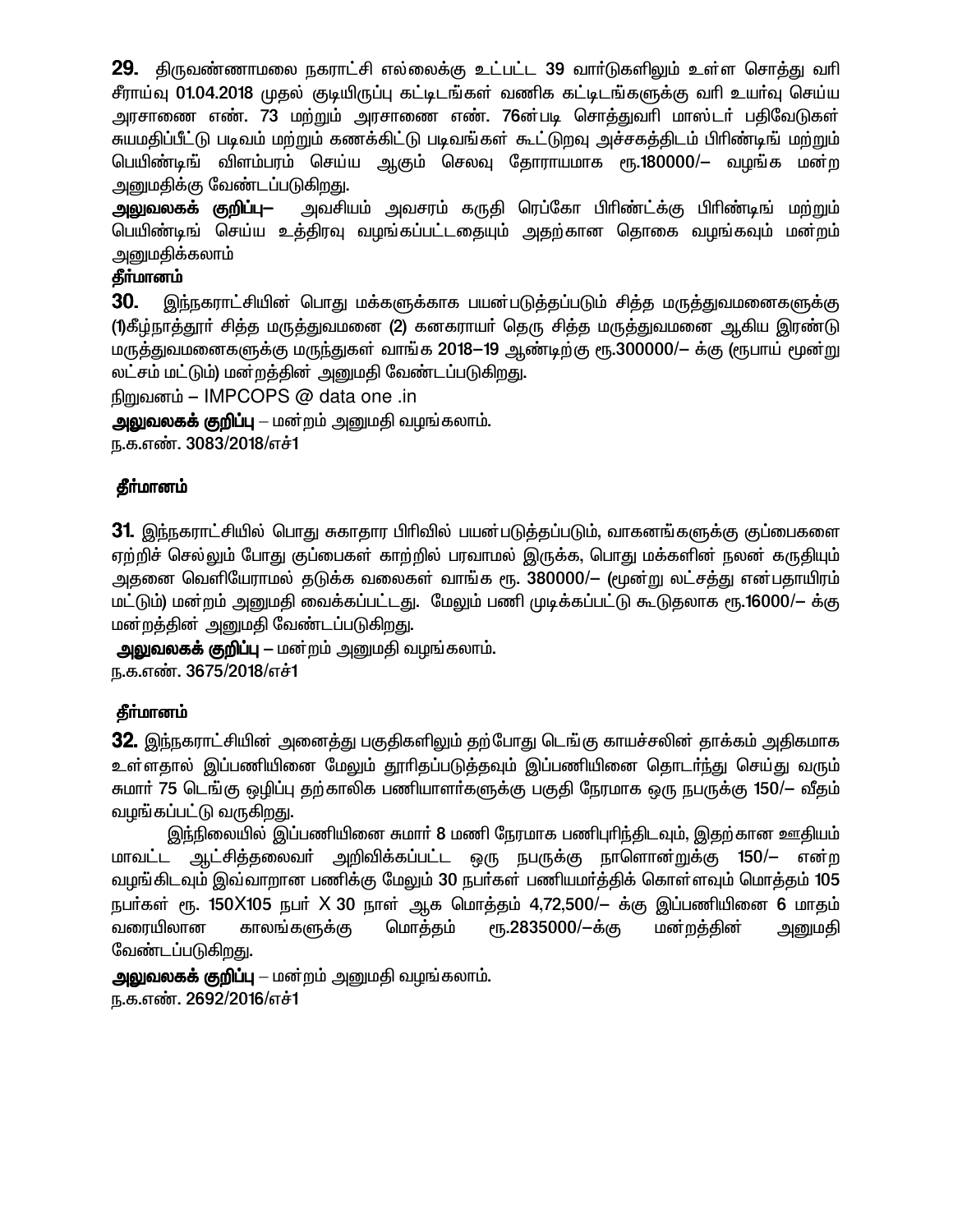33. இந்நகராட்சியில் சத்துணவு மையங்களில் உபயோகப்படுத்தப்பட்டு தற்போது 3764 காலி கோணிப்பைகள் ஆணையாளர் உத்தரவின்படி 19.09.2018 அன்று விலைப்புள்ளி கோரப்பட்டதில், பெறப்பட்டுள்ள விலைப்புள்ளியினை மன்றத்தின் அனுமதி வேண்டி பொருள் வைக்கப்படுகிறது.

| வ.எண் | நிறுவனத்தின் பெயர்               | நல்லபை<br>50Kg | கீழிந்தவை<br>50 kg | மிகவும் கிழிந்த<br>பை 50kg |
|-------|----------------------------------|----------------|--------------------|----------------------------|
|       | ஸ்ரீ பாலமுருகன் ஸ்டோா்ஸ்         | 6.00           | 5.00               | 3.50                       |
| 2     | ஸ்ரீ விநாயகா கன்னி ஸ்டோா்ஸ்      | 5.00           | 4.00               | 3.00                       |
| 3.    | ் ஸ்ரீ சக்தி மாரியம்மன் ஸ்டோா்ஸ் | 5.00           | 4.00               | 3.50                       |

### அலுவலகக் குறிப்பு —

- 1. அதிக விலைப்புள்ளி கொடுத்துள்ள ஸ்ரீ பால முருகன்,ஸ்டோா்ஸ், வேலுா் அவா்களின் விலைப்புள்ளியை மன்றம் ஏற்கலாம்
- 2. அவசர அவசியம் கருதி தனி அலுவலா் அவா்களின் முன் அனுமதி பெற்று பணி உத்தரவு வழங்கிட மன்ற ஏற்கலாம்.

### தீர்மானம்

34. திருவண்ணாமலை நகரம் நகராட்சி எல்லைக்குட்பட்ட வாா்டு எண்.4, பிளாக் எண்.35 நகரளவு எண். 1877/1எ,1871/1பி, 1887/2எ,1887/2பி பரப்பு 2.82 ஏக்கர் பரப்பில் குடியிருப்பு மனைப்பிரிவு அமைத்து கொள்ள நகா் ஊரமைப்பு துணை இயக்குநா், வேலூா் அவா்களின் கடிதம் ந.க.எண்.436/2018/வேம3, நாள்.13.06.2018.ல் பூங்காவிற்கு ஒதுக்கீடு செய்யப்பட்டுள்ள இடம் மற்றும் சாலைகள் போன்றவை தொழில்நுட்ப ஒப்புதல் வரைபடம் அங்கீகரித்தின் பேரில் நகர் ஊரமைப்பு துணை இயக்குா், வேலூா் அவா்களால் அளிக்கப்பட்ட வரைபடத்தின் படி நகராட்சிக்கு தானமாக பெற்றுக்கொள்ள நிலத்தின் உரிமையாளா் திரு. சீனிவாசன் (ம) இருவா் அவா்களின் கடிதம் நாள்.25.06.2018 ,31.07.2018 மன்றத்தின் பார்வைக்கும் முடிவிற்கும் வைக்கப்படுகிறது.

### <u> அலுவலகக் குறிப்பு —</u>

1. நகா் ஊரமைப்பு துணை இயக்குநா், வேலூா் அவா்களால் அனுமதிக்கப்பட்ட தொழில்நுட்ப ஒப்புதல் வரைபடம் அடங்கிய ந.க.எண்.436/2018/வேம3, நாள்.13.06.2018 கடிதம் பதிவு செய்யலாம்.

2. மனைப்பிரிவில் அமையும் உத்தேச சாலைகளில் நகராட்சி பொறியாளர் மேற்பார்வையில் நடைப்பெற்ற சாலை, கல்வெட் பணிகள், குடிநீா் பகிா்மான குழாய் பதிக்கும் பணி, மழைநீா் வடிகால்வாய், பூங்கா முள்வேலி அமைக்கும் பணி, போன்றவைகள் முடிக்கப்பட்டுள்ளது. இவை அனைத்தும் நில உரிமையாளர்களின் செலவிலேயே செய்து முடிக்கப்பட்டுள்ளது.

3. இம்மனைப்பிரிவில் அமையும் சாலை எண் 1.  $30'$  x 255'= 7657.5 ச.அடி சாலை எண். 2 30' x 378'00= 11340 ச.அடி சாலை எண்.3. 23' x 260' 6'= 5991.5 ச.அடி சாலை எண்.4.  $23'$  x  $263'$ 9" = 6066.25 ச.அடி மற்றும் சாலை முடக்கம் 23 அடி சாலைகள் (4 x 5 x 5 x 1/2) = 50 சாலை முடக்கம் 30'அடி சாலைகள் (2 x 5 x 5 x  $\frac{1}{2}$ ) =25 ச.அடி ஆக மொத்தம் 31130.25 ச.அடி நிலம் சாலைக்காகவும் மற்றும் பூங்கா 1 58888.05 (சர்வே எண்.1871/1எ மற்றும் 1871/1பி 30 அடி சாலை ஒட்டி) சாலை எண்.2 பூங்கா 2. 3423.60 (சர்வே எண்.1887/2பி, 23 அடி சாலை சாலை எண்.4 ஐ ஒட்டி) ஆக மொத்தம் 9311.65 ச.அடி பரப்பளவு உள்ள பூங்கா இடம் ஆகியவைகள் நகராட்சி ஆணையா் பெயரில் தானமாக பெற்றுக்கொள்ள மன்றம் அனுமதிக்கலாம்.

4. அடிப்படை கட்டமைப்பு வசதிகள் கால்வாய், கல்வெட் சாலைகள், குடிநீா் பகிா்மான குழாய் மனுகாரா் கரப்பில் செய்துள்ளகனையும், மின்கம்பம் அமைக்க மின்வாாியக்கிற்கு ரூ.1,62,680/—ம் மற்றும் தெருவிளக்கு அமைக்க ரூ.33,000/— மனைப்பிரிவு கூராய்வுகட்டணம் மற்றும் நிலங்களை பிரிப்பதற்கான கட்டணம் ரூ.30,000/—செலுத்தியுள்ளதன் பேரில் மேல்நடவடிக்கைக்கு நகர் ஊரமைப்பு துறைக்கு அனுப்பி வைக்க மன்றம் அனுமதிக்கலாம்.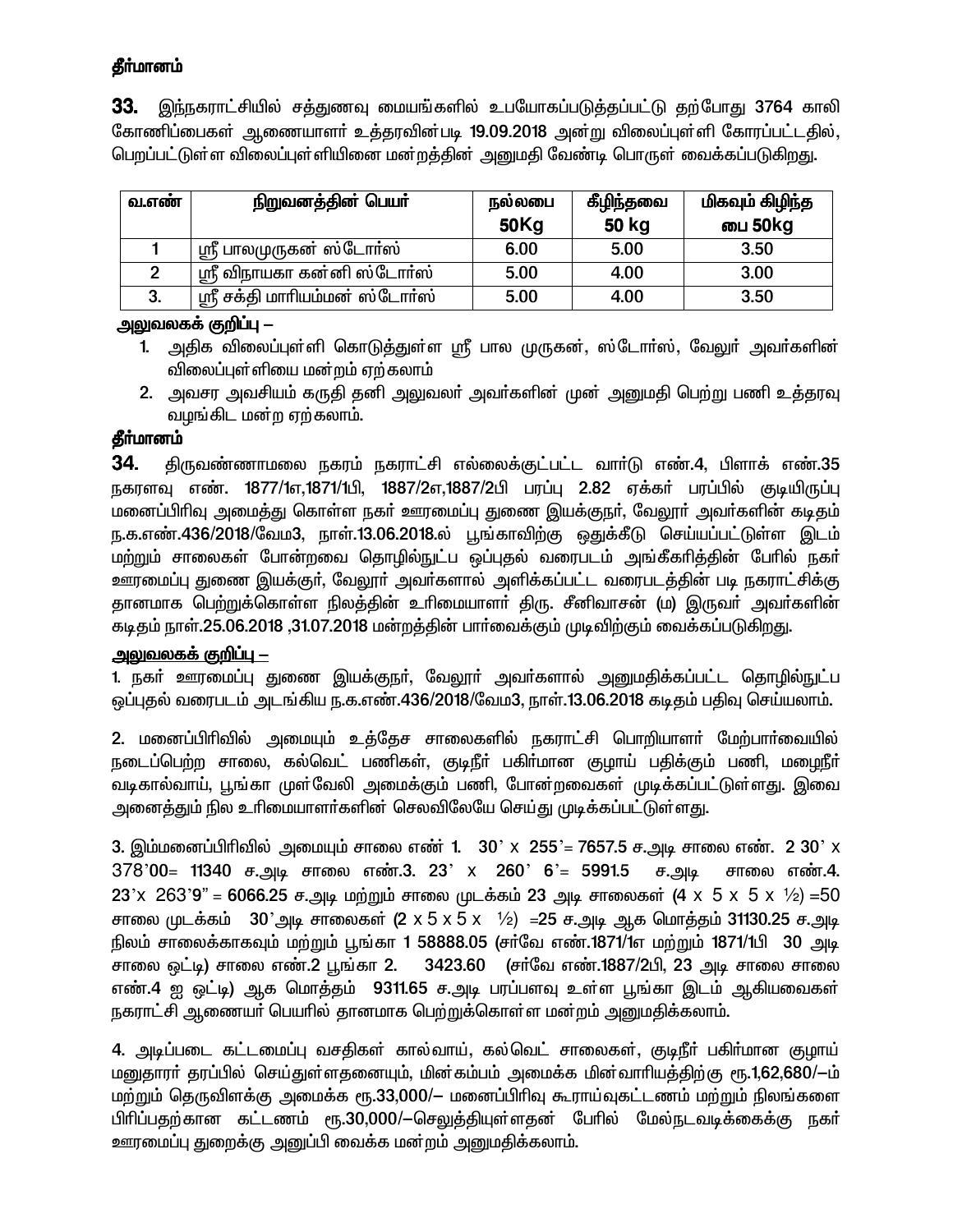35. இந்நகராட்சியில் திருவிழா காலங்களில் வருகை புரியும் பக்தர்களுக்கு அடிப்படை வசதிகள் செய்ய ஏதுவாக நகரின் முக்கிய இடங்களில் குப்பை தொட்டிகள் அமைக்கப்பட்டு குப்பைகள் மேல் பாதுகாப்பு பசுமை வலை (நெட்) அமைக்குமாறு மாவட்ட ஆட்சியர் அவர்களின் கள ஆய்வில் தெரிவிக்கப்பட்டு இதன்படி மேற்படி பணிகள் மேற்கொள்ள ஆகும் தோராய செலவினம் ரூ.49000/— (நாற்பத்து ஒன்பதாயிரம் )க்கு மன்ற அனுமதி வேண்டப்படுகிறது.

### <u>அலுவலகக் குறிப்பு</u>

1. அனுமதி வழங்கலாம்

- 2. வருவாய் நிதியின் கீழ் செலவிடலாம்
- 3. அவசரம் அவசியம் கருதி தனி அலுவலர் அவர்களின் முன் அனுமதி பெற்று மேல் நடவடிக்கை எடுத்ததையும் அனுமதிக்கலாம்

### தீா்மானம்

36. இந்நகராட்சியின் வார்டு எண்.36ல் உள்ள புதிய நகராட்சி அலுவலகத்திற்கு சுற்றுசுவர் கட்டும் பணிக்கு 29.05.2018 அன்று ஒப்பந்தப்புள்ளி கோரப்பட்டதில், பெறப்பட்டுள்ள <u>ஒ</u>ப்பந்தப்புள்ளியினை மன்றத்தின் அனுமதி வேண்டி பொருள் வைக்கப்படுகிறது.

| வ.எண். | நிறுவனத்தின் பெயர்                                  | மதிப்பீடு<br>(ரூ.லட்சத்தில்) | கொடுத்துள்ள<br>ஒப்பந்தப்புள்ளி |
|--------|-----------------------------------------------------|------------------------------|--------------------------------|
|        | G.V.Construction<br>பைபாஸ் சாலை, திருவண்ணாமலை.      |                              | $0.10\ \%$ குறைவு              |
| 2      | திரு என் தேவபிரபு<br>121, பைபாஸ்சாலை, திருவண்ணாமலை. | 10.00                        | $0.55\%$ அதிகம்                |

# <u>அலுவலகக்குறிப்பு</u>

- 1. குறைந்த ஒப்பந்தப்புள்ளியினை கொடுத்துள்ள வரிசை எண்.1ல் கண்டுள்ள G.V.Construction, திருவண்ணாமலை அவா்களின் ஒப்பந்தப்புள்ளியினை மன்றம் ஏற்கலாம்.
- 2. அவசர அவசியம் கருதி தனி அலுவலர் அவர்களின் முன் பெற்று பணி உத்திரவு வழங்கியதை மன்றம் ஏற்கலாம்.

# தீர்மானம்

 $37.$  இந்நகராட்சி வார்டு எண்  $-$  24 செங்கம் ரோடு அம்மா உணவகம் சுற்றியுள்ள சுற்றுச் சுவரின் ஒரு பகுதி பமுதடைந்து உள்ளதால் உணவகத்தில் உள்ள பொருட்கள் காணாமல் போவதாலும் மேலும் சமையல் செய்ய பயன்படுத்தப்படும் உபகரணங்கள் சேதப்படுத்தப் படுவதாலும் பாதுகாப்பு நலன் கருதி பழுதடைந்த கற்றுச்சுவா் புதியதாக சீரமைப்பு பணிகள் மேற்கொள்ள ஆகும். தோராய செலவினம் ரூ. 2.50 லட்சம் (இரண்டு லட்சத்து ஐம்பதாயிரம் ) க்கு மன்ற அனுமதி வேண்டப்படுகிறது.

### அலுவலகக் குறி**ப்**பு

- 1. அனுமதி வழங்கலாம்
- 2. வருவாய் நிதியின் கீழ் செலவிடலாம்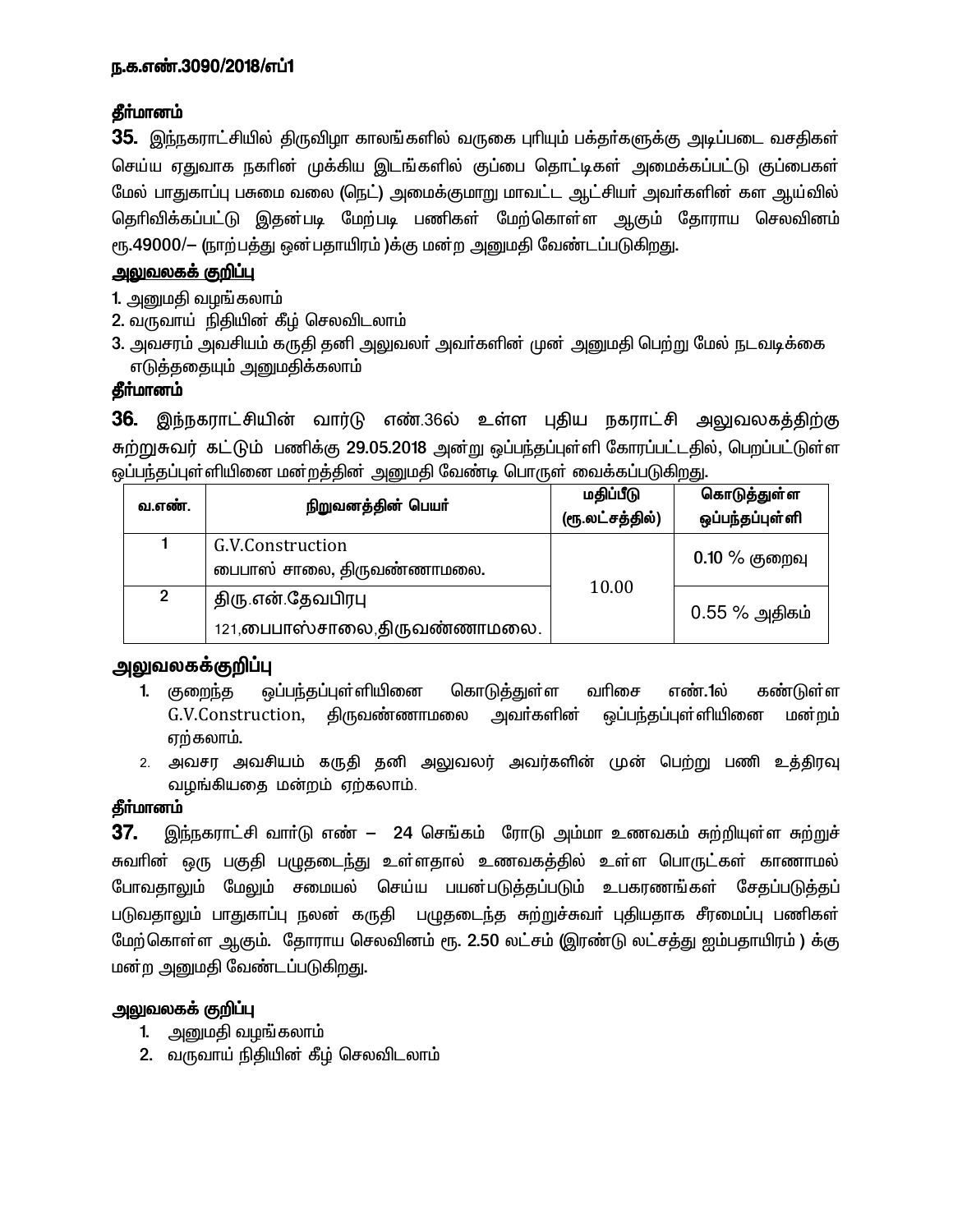38. இந்நகராட்சியில் 03.09.1991 முதல் 07.11.1996 வரை தற்காலிக தினக்கூலி பணியாளராக பணிபுரிந்து பணியிடையில் நின்றுவிட்ட திரு.சி. விஜயபாலன் என்பவர் வேலூர் தொழிலாளர் நீதிமன்றத்தில் தொடரப்பட்ட வழக்கு எண். ID No. 72/2014 மற்றும் EP 153 / 2015 ன்படி பணி வழங்க தெரிவித்து Warrant OF Arrest உத்திரவு பிறப்பிக்கப்பட்டதை எதிர்த்து சென்னை உயா்நீதி மன்றத்தில் தடை ஆணை பெறப்பட்டது. இவ் ஆணை பெற உயா்நீதி மன்றத்தில் ஆஜரான Senior Advocate திரு. P.H. அரவிந் பாண்டியன் (AAG) அவா்களுக்கு வழக்காடு கட்டணம் ரூ. 30,000/-ம். திரு.எஸ்.எராஸ்கின் லியோ வழக்கறிஞருக்கு ரூ. 15,000/– ம் மற்றும் G.V.Shilandran, அரசு வழக்கறிஞர் அவர்களுக்கு ரூ. 5,000/– ம் மொத்தம் ரூ. 50,000/– ம் வழக்காடு கட்டணம் செலுத்த மன்ற அனுமதி வேண்டப்படுகிறது.

### அலுவலகக் குறிப்பு

- 1. அனுமதி வழங்கலாம்
- 2. வருவாய் நிதியின் கீழ் செலவிடலாம்
- 3. அவசர அவசியம் கருதி தனி அலுவலா் அவா்களின் முன் அனுமதி பெற்று தொகை வழங்கியதையும் அனுமதிக்கலாம்.

### **கீர்மானம்**

39. திருவண்ணாமலை நகராட்சியில் பொதுசுகாதாரம் பிரிவில், மாவட்ட ஆட்சியரின் அறிவுரையின் படி நகரில் பிளாஸ்டிக் தடையை முழுமையாக அமுல்படுத<u>்து</u>வதற்கு முன்பு பிளாஸ்டிக் பொருட்களுக்கு மாற்று பொருட்களான பாக்கு மட்டை, வாழை மட்டை போன்றவற்றை பயன்படுத்தி பொருட்களை தயாாிப்பதற்கு, மகளிா் சுய உதவிக் குழுவினருக்கு பயிற்சி வகுப்பு நடத்திடவும், பயிற்சியாளர்களை, பயிற்சியின் தொடர்பான இயந்திரங்களுடன் வரவைப்பதற்கும் , ஏற்படும் தோராய செலவினம் ரூ.50,000/— ஐ வழங்க மன்றத்தின் அனுமதிக்கு வைக்கப்படுகிறது. அவசர அவசியம் கருதி, உடனடியாக பணி மேற்கொண்டு, பின்னா் செலவினம் செய்ய மன்றத்தின் முன் அனுமதி பெற்று பணியினை மேற்கொள்ளலாம்.

### அலுவலகக் குறிப்பு

- 1. மன்றம் அனுமதி வழங்கலாம்.
- 2. முன் அனுமதி வழங்கப்பட்டதையும் மன்றம் அனுமதிக்கலாம்.

### ந.க.எண்.3858/2018/எச்1

### தீா்மானம்

**40.** திருவண்ணாமலை நகராட்சியில் பொதுசுகாதாரத்தில், மாவட்ட ஆட்சியாின் அறிவுரையின் படி நகரில் பிளாஸ்டிக் தடையை முழுமையாக அமுல்படுத்துவதற்கு முன்பு பிளாஸ்டிக் பொருட்களக்கு மாற்றப் பொருட்களான பாக்கு மட்டை, வாழை மட்டை தட்டு, டம்பளர், ஸ்பூன் போன்றவற்றை பயன்படுத்தி பொருட்களை தயாரிப்பதற்கும், கோரப்பட்ட விலைப்புள்ளியில் பின்வரும் நபா்கள் விலைப்புள்ளி அளித்து உள்ளனா். அவை பின்வருமாறு.

|    | நிறுவனத்தின் பெயர்            | தொகை        |
|----|-------------------------------|-------------|
|    | Eco Green Unit, Coimabatore   | Rs.49,600/- |
| 2. | Sagi Enterprieses, Coimbatore | Rs.55,000/- |
| 3. | Vijay Industries, Coimbatore  | Rs.60,000/- |

மேற்படி நிறுவனங்களில் குறைந்த விலைப்புள்ளியை கொடுத்த Eco Green Unit, Coimbatore அவர்களின் விலைப்புள்ளியை அங்கீகரிக்கவும், பயிற்சி முடிந்தவுடன் மேற்படி நிறுவனத்திற்கு வழங்க வேண்டிய பட்டியலில் உள்ள தொகை ரூ.49,600/—ஐ வழங்கவும் மன்றத்தின் அனுமதிக்கு வைக்கப்படுகிறது.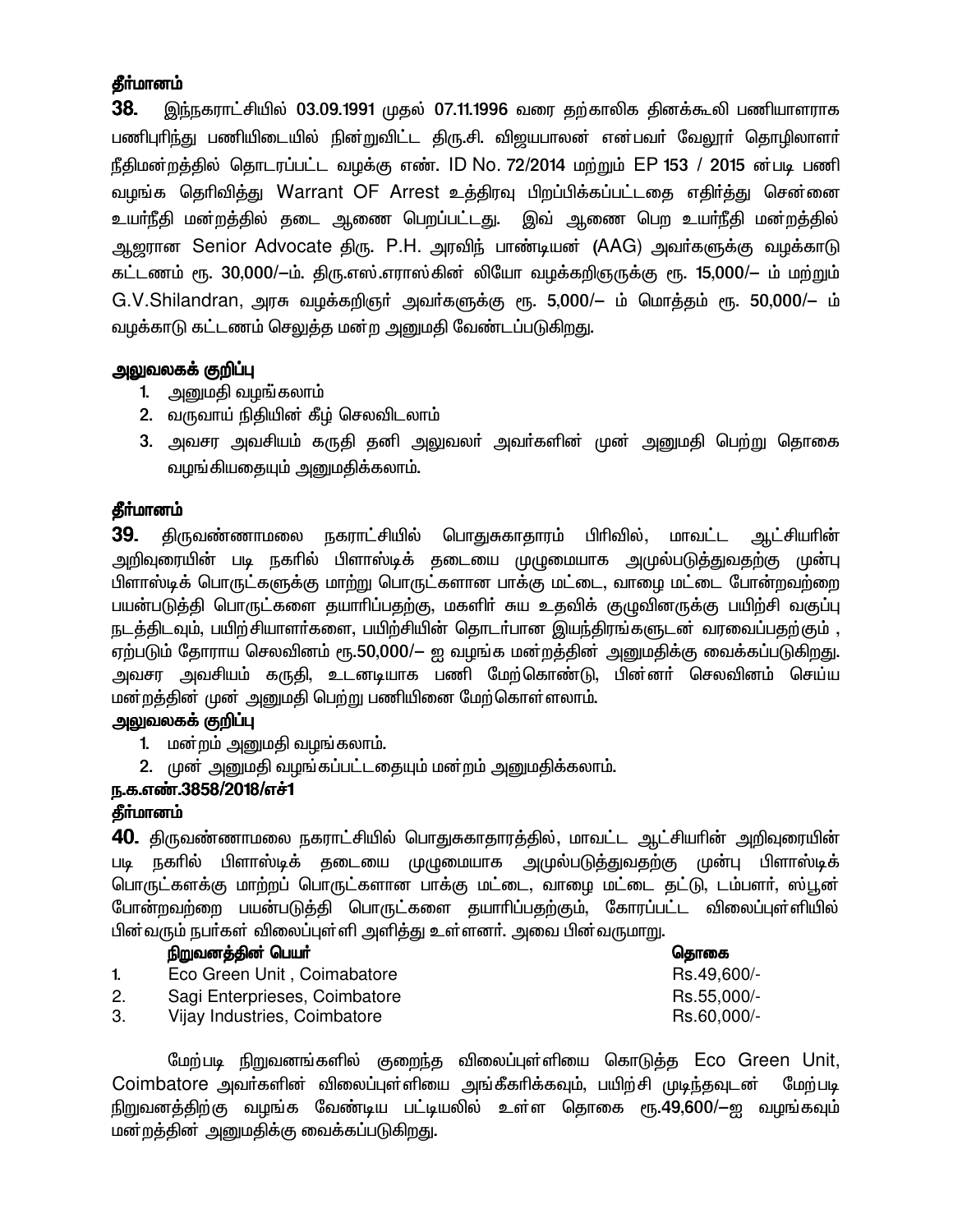### அலுவலகக் குறிப்பு — மன்றம் அனுமதி வழங்கலாம். ந.க.எண்.3858/2018/எச்1

### தீா்மானம்

41. திருவண்ணாமலை நகராட்சி பொதுசுகதாரத்தில் மாவட்ட ஆட்சியா் அவா்களின் அறிவுரையின் படி வரும் 08.09.2018 அன்று இம்மாவட்டத்தில் உள்ள எல்லா உள்ளாட்சித் .<br>அமைப்புகளும் பிளாஸ்டிக் குறித்த விழிப்புணாவு ஊா்வலம் நடத்திட அறிவறுத்தி உள்ளதின் பேரில், இவ்வூர்வலத்தில் மாவட்ட மற்றும் இந்து அறநிலையத்துறை அமைச்சர், மாவட்ட ஆட்சியர் உட்பட உயா அலுவலா்கள் அனைவரும் கலந்துகொண்டு நடத்தப்படவுள்ளது. மேலும் சீனிவாசா மற்றம் அரசு கலைக்கல்லூரி மாணவர்கள், மகளிர் சுய உதவிக் குழுக்கள், தொண்டு நிறுவனங்கள் வாத்தக சங்கத்தினா் என சுமாா் ஆயிரம் நபா்கள் கலந்துகொண்டு விழிப்புணா்வு ஏற்படுத்தப்படவுள்ளது. மேற்படி ஊர்வலத்தில் மக்கள் கவனம் திருப்பும் வகையில் 20 எண்ணிக்கையில் ஆண் மற்றும் பெண் கலைஞர்களைக் கொண்டு தப்பாட்டம். மாணவ மாணவரின் விழிப்புணா்வுக்கு தூக்கிச் செல்ல பதாதைகள் பிடியுடன் 4 எண்ணிக்கையில் டிஜிட்டல் பேனா்கள், மூன்று எண்ணிக்கையில் பிளாஸ்டிக் தினம் குறித்த விழிப்புணா்வு வாசகங்கள பதிவு செய்து நாள் முழுவதும் நகர் எங்கும் ஒளிபரப்பு செய்வது ஊர்வலத்தில் கலந்து கொள்ளும் அனைவருக்கும் சிற்றுண்டி மற்றும் பழச்சாறுகள் வழங்கவும், விழாவை நடக்கிடவும், ஒப்பந்தம் கோரிட மன ற அனுமதி கோரப்படுகிறது.

#### அலுவலகக் குறிப்பு – ம ன்றம் அனுமதி வழங்கலாம். ந.க.எண்.3858/2018/எச்1

#### **தீர்மானம்**

42. திருவண்ணாமலை நகராட்சி பொதுசுகதாரத்தில் மாவட்ட ஆட்சியர் அவா்களின் அறிவுரையின் படி வரும் 08.09.2018 அன்று இம்மாவட்டத்தில் உள்ள எல்லா உள்ளாட்சித் அமைப்புகளும் பிளாஸ்டிக் குறித்த விழிப்புணா்வு ஊா்வலம் நடத்திட அறிவுறுத்தி உள்ளதின் பேரில், இவ்வூர்வலத்தில் மாவட்ட மற்றும் இந்து அறநிலையத்துறை அமைச்சர், மாவட்ட ஆட்சியர் <u>உட்பட உயர் அலுவலர்கள் அனைவரும் கலந்துகொண்டு நடத்தப்பட்டது. மேலும் சீனிவாசா மற்றம் </u> அரசு கலைக்கல்லூரி மாணவா்கள், மகளிா் சுய உதவிக் குழுக்கள், தொண்டு நிறுவனங்கள் வர்த்தக சங்கத்தினர் என ஆயிரம் நபர்கள் கலந்துகொண்டு விழிப்புணர்வு ஏற்படுத்த மேற்படி ஊர்வலத்தில் மக்கள் கவனம் திருப்பும் வகையில் 20 எண்ணிக்கையில் ஆண் மற்றும் பெண் கலைஞர்களைக் கொண்டு தப்பாட்டம், மாணவ மாணவரின் விழிப்புணர்வுக்கு தூக்கிச் செல்ல பதாதைகள் பிடியுடன் 4 எண்ணிக்கையில் டிஜிட்டல் பேனர்கள், மூன்று எண்ணிக்கையில் பிளாஸ்டிக் தினம் குறித்த விழிப்புணா்வு வாசகங்கள பதிவு செய்து நாள் முழுவதும் நகா் எங்கும் ஒளிபரப்பு செய்வது ஊர்வலத்தில் கலந்து கொள்ளும் அனைவருக்கும் சிற்றுண்டி மற்றும் பழச்சாறுகள் வழங்கவும், விழாவை நடத்திடவும் கோரப்பட்ட விலைப்புள்ளியின் விவரம் பின்வருமாறு.

#### நிறுவனத்தின் பெயர்

#### தொகை

<sub>С</sub>п, 49,500/-

 $\rm{e}$ Гђ.53,500/-

- 1. சிவம் சர்வீஸ் சென்டர்
- 2. நியூட்ரான் எண்டர்பிரைசர்ஸ்

மேற்படி நிறுவனங்களில் குறைந்த விலைப்புள்ளியை கொடுத்த சிவம் சா்வீஸ் சென்டா் அவா்களின் விலைப்புள்ளியை அங்கீகாிக்கவும், மேற்படி நிறுவனம் கோாிய தொகை ரூ.49,500/— ஐ வழங்கவும் மன்றத்தின் அனுமதிக்கு வைக்கப்படுகிறது.

```
அலுவலகக் குறிப்பு — மன்றம் அனுமதி வழங்கலாம்.
ந.க.எண்.3858/2018/எச்1
தீர்மானம்
```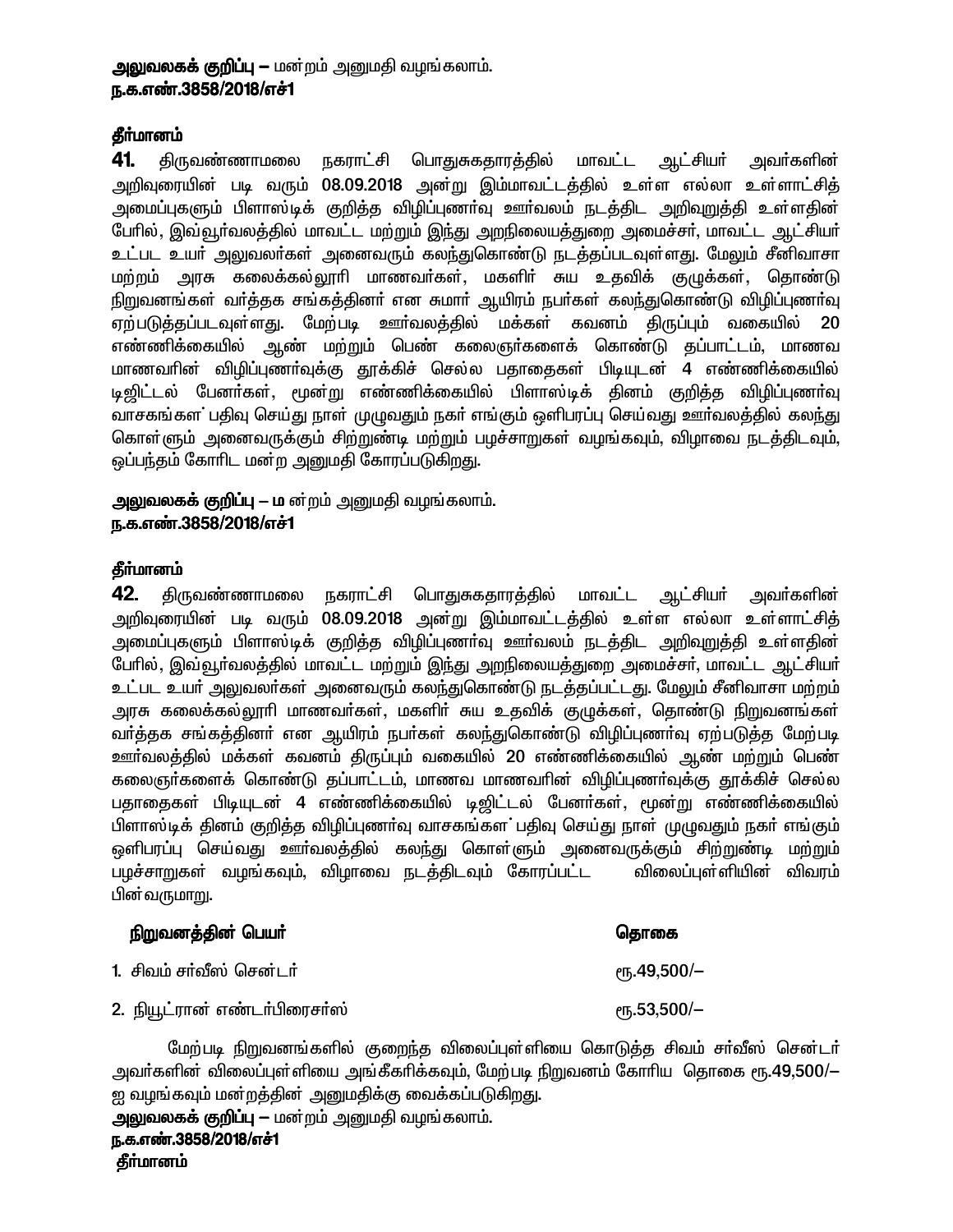43. திருவண்ணாமலை நகராட்சி பொது சுகாதாரம் டெங்கு காய்ச்சல் தடுப்பு பணிகள் தற்போது தீவிரமாக நடைபெற்று வருகிறது. அது தொடர்பாக டெங்கு காய்ச்சல் தடுப்பு பணியாளர்களை கொண்டு வீடுகளுக்கு ஆய்வுக்கு செல்லும் போது ஆய்வுக்கு சென்றதை உயர் அலுவலர்கள் உறுதி படுத்தும் வகையில் 52 வாரங்கள் கையொப்பம் இடும் வகையிலும் டெங்கு பரப்பும் ஏடிஸ் வகை கொசு உற்பத்தியாகும் இடங்கள் குறித்த விழிப்புணா்வு படங்களுடன் இந்நகராட்சியில் உள்ள அனைத்து வீடுகள் மற்றும் வணிக நிறுவனங்களின் முன் பகுதியில் ஒட்டிடும் வகையில் ஸ்டிக்கா்கள் 25,000/— எண்ணிக்கைகள் தேவைப்படுவதால், அதற்கான தோராய செலவினம் ரூ.1,50 இலட்சம் மன்றத்தின் அனுமதிக்கு வைக்கப்படுகிறது. மேலும் அரசு அங்கீகாரம் பெறுகிற Tamil Multipurpose Indco Service. No.25 A. Sundaradas Tank Street, Thiruchirappalli -620 008 என்கிற அரசு நிறுவனத்திற்கு இறுதியான பணி உத்திரவு வமங்கவும், அதற்கான பட்டியல் வழங்கவும் மன றத்தின் அனுமதி கோரப்படுகிறது.

அலுவலகக் குறிப்பு — மன்றம் அனுமதி வழங்கலாம்.

### தீர்மானம்

44. திருவண்ணாமலை நகராட்சியின் பொதுசுகாதாரத்தில் பிளாஸ்டிக் பொருட்களான மாற்று பொருட்கள் பயிற்சி 08.09.2018 முதல் 11.09.2018 வரை நடைபெறவுள்ள பயிற்சிக்கு கேவையான திருமண மண்டப வசதி, மைக்செட் வசதி, மாண்புமிகு இந்து அறநிலையத்துறை அமைச்சர், மாவட்ட ஆட்சியா் மற்றும், மண்டல நிா்வாக இயக்குநா், வேலூா் அவா்கள் கலந்து கொள்ளும் துவக்க விழாவிற்கு மேடை அமைப்பு, உள்ளிட்ட அனைத்து பணிகள், இந்நகராட்சி பரப்புரை மேற்பாா்வையாளா்கள் மற்றும் பரப்புரையாளா்களுக்கு வழங்கப்படும் நினைவுப்பாிசு மற்றும் பயிற்சிக்கான அனைத்து பணிகள் மேற்கொள்ள கோரப்பட்ட ஒப்பந்த புள்ளிகள் பின்வருமாறு.

### நிறுவனத்தின் பெயர்

கொகை

1. திரு. ஆறுமுகம், சிவம் சர்வீஸ் சென்டர்

ரூ.23,500/- (இருபத்திமூன்றாயிரத்து ஐநூறு) ரூ.25,000/-(இருபத்தைந்தாயிரம்)

2. நியூட்ரான் எண்டர்பிரைசர்ஸ் மேற்படி விலைப்புள்ளிகளில் குறைந்த விலைப்புள்ளியை அளித்த திரு. ஆறுமுகம், சிவம் சர்வீஸ் சென்டர், அவர்களின் விலைப்புள்ளியை அங்கீகரிக்கவும், அதற்கான பட்டியல் வழங்கிடவும் மன்றத்தின் அனுமதி கோரப்படுகிறது.

அலுவலகக் குறிப்பு – மன்றம் அனுமதிக்கலாம். ந.க.எண்.3858/2018/எச்1

### தீர்மானம்

திருவண்ணாமலை நகராட்சியின் பொதுசுகாதாரத்தில் பிளாஸ்டிக் பொருட்களான மாற்று 45. பொருட்கள் பயிற்சி 08.09.2018 முதல் 11.09.2018 வரை நடைபெறவுள்ள பயிற்சிக்கு கேவையான திருமண மண்டப வசதி, மைக்செட் வசதி, மாண்புமிகு இந்து அறநிலையத்துறை அமைச்சா், மாவட்ட ஆட்சியா் மற்றும், மண்டல நிா்வாக இயக்குநா், வேலூா் அவா்கள் கலந்து கொள்ளும் துவக்க விழாவிற்கு மேடை அமைப்பு, உள்ளிட்ட அனைத்து பணிகள், இந்நகராட்சி பரப்புரை மேற்பாா்வையாளா்கள் மற்றும் பரப்புரையாளா்களுக்கு வழங்கப்படும் நினைவுப்பாிசு மற்றும் பயிற்சிக்கான அனைத்து பணிகள் மேற்கொள்ள ஒப்பந்தபுள்ளி கோரிட மன்ற அனுமதி வேண்டப்படுகிறது.

### அலுவலகக் குறிப்பு – மன்றம் அனுமதிக்கலாம்

ந.க.எண்.3858/2018/எச்1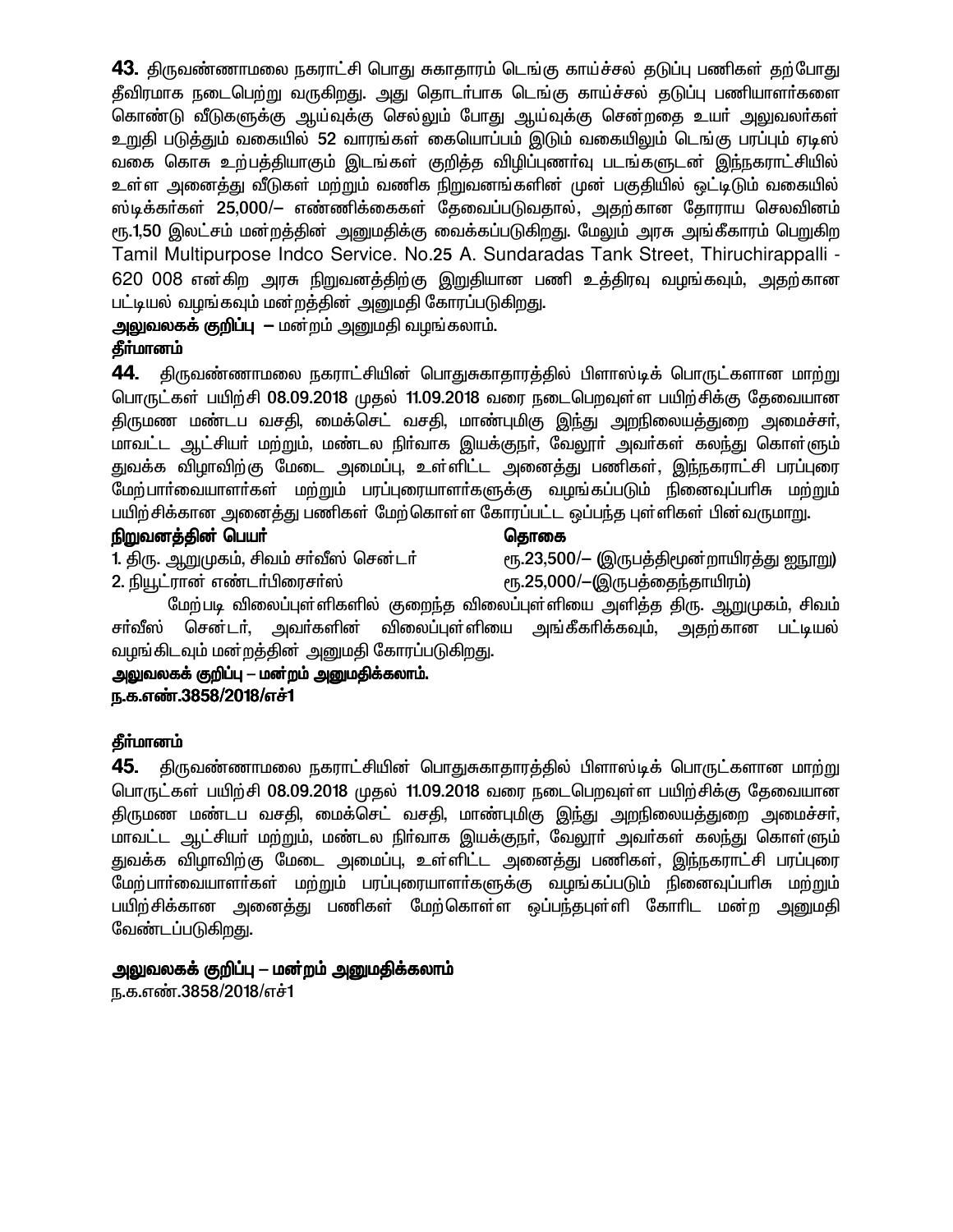46. இந்நகராட்சியின் பச்சையம்மன் கோவில் தெருவிலுள்ள மேல்நிலை நீர்த்தேக்க தொட்டி வளாகத்தில் நுண்ணிய உரம் ஆலை அமைக்க குப்பை கொட்டும் தொட்டி கட்டுதல் மற்றும் தடுப்பு சுவர் கட்டும் பணிக்கு 09.10.2018 அன்று ஒப்பந்தப்புள்ளி கோரப்பட்டதில், பெறப்பட்டுள்ள ஒப்பந்தப்புள்ளியினை மன்றத்தின் அனுமதி வேண்டி பொருள் வைக்கப்படுகிறது.

| வ.எண்.         | நிறுவனத்தின் பெயர்                                                | மதிப்பீடு<br>(ரூ.லட்சத்தில்) | கொடுத்துள்ள<br>ஒப்பந்தப்புள்ளி |
|----------------|-------------------------------------------------------------------|------------------------------|--------------------------------|
|                | திரு. வி.என். பிரகாஷ்<br>$26/38$ , கரிகாலன் தெரு,<br>திருவண்ணாமலை | 9.50                         | $0.12\%$ குறைவு                |
| $\overline{2}$ | திரு.எம்.கமலக்கண்ணன், அருணகிரிபுரம்<br>1வது தெரு, திருவண்ணாமலை    |                              | $0.50\%$ அதிகம்                |

#### அலுவலகக் குறிப்பு  $-$

- ஒப்பந்தப்புள்ளியினை  $1.$ கொடுத்துள்ள வரிசை எண்.1ல் கண்டுள்ள குறைந்த திரு.வி.என்.பிரகாஷ், <u> கிருவண்ணாமலை</u> அவா்களின் ஒப்பந்தப்புள்*ளி*யினை மன்றம் ஏற்கலாம்.
- $2.$ அவசர அவசியம் கருதி தனி அலுவலா் அவா்களின் முன் அனுமதி பெற்று பணி உத்திரவு வழங்கியதை மன றம் ஏற்கலாம்.

#### **கீர்மானம்**

47. திருவண்ணாமலை நகராட்சியின் வாா்டு எண். 19 காந்திநகா் பழைய நீதிமன்ற வளாகத்தில் நுண்ணிய உரக்கிடங்கிற்கு மேற்கூரை அமைக்கும் பணிக்கு 14.08.2018 அன்று ஒப்பந்தப்புள்ளி கோரப்பட்டதில், பெறப்பட்டுள்ள ஒப்பந்தப்புள்ளி கோரப்பட்டதில், பெறப்பட்டுள்ள ஒப்பந்தப்புள்ளியினை மன்றத்தின் அனுமதி வேண்டி பொருள் வைக்கப்படுகிறது.

| வ.எண். | நிறுவனத்தின் பெயர்                                               | மதிப்பீடு<br>(ரூ.லட்சத்தில்) | கொடுத்துள்ள<br>ஒப்பந்தப்புள் ளி |
|--------|------------------------------------------------------------------|------------------------------|---------------------------------|
|        | திரு.எம்.கமலக்கண்ணன்<br>அருணகிரிபுரம் 1வது தெரு, திருவண்ணாமலை    | 10.00                        | $0.12\%$ குறைவு                 |
| 2      | <b>ASR Construction</b><br>நெ.5 ஆவராங்காட்டுத் தெரு,திருவண்ணாமலை |                              | 0.70 % அதிகம்                   |

#### அலுவலகக் குறிப்பு —

- 1. குறைந்த ஒப்பந்தப்புள்ளியினை கொடுத்துள்ள வரிசை எண்.1ல் கண்டுள்ள திரு.எம்.கமலக்கண்ணன் திருவண்ணாமலை அவர்களின் ஒப்பந்தப்புள்ளியினை மன்றம் ஏற்கலாம்.
- $2.$ அவசர அவசியம் கருதி தனி அலுவலா் அவா்களின் முன் அனுமதி பெற்று பணி உத்திரவு வழங்கியதை மன்றம் ஏற்கலாம்.

#### தீர்மானம்

48. திருவண்ணாமலை திண்டிவனம் புதிய அகல இரயில்வே இருப்புபாதை திட்டத்திற்காக திருவண்ணாமலை நகரம் வார்டு எண்.1, பிளாக் எண்.48, மற்றும் 51 –ல் புல எண்கள் 2313, 2316, 2318, 3654 மற்றும் 3655 அரசுக்கு சொந்தமான இடத்தில் புதியதாக அகல இரயில்வே இருப்புப் பாதை அமைக்க நகர மன்ற தீா்மானம் கோரி தனி வட்டாட்சியா் (நில எடுப்பு) திருவண்ணாமலை அவா்களின் கடிதம் அ1/09/2015, நாள்.07.08.2018 மற்றம் மாவட்ட ஆட்சித் தலைவா் அலுவலக கடிதம் ந.க.எண்.ஆ3/8208/2015, நாள்.04.08.2018 கோரிக்கை கடிதம் மன்றத்தின் பார்வைக்கும் உரிய அனுமதிக்கும் வைக்கப்படுகிறது.

#### அலவலகக் குறிப்பு

திருவண்ணாமலை நகரம் வார்டு எண்.1, பிளாக் எண். 51–ல் ந.க.எண்.2313, 2316, 2318 மற்றும் வார்டு எண்.1  $1 -$ பிளாக் எண்.48, நகரபுல எண்.3654 மற்றும் 3655 இடங்கள் அனைத்தும் அரசு காலி இடம் ஆகும். இதில் திண்டிவனம் திருவண்ணாமலை அகல இரயில்வே திட்டத்திற்கு தேவையான நிலம் எடுப்பிற்கு நகராட்சிக்கு மறுப்பேதுமில்லை.

2. மேற்படி இடம் இரயில்வே திட்டத்தின் அகல விரிவாக்கம் செய்யும் போது ஏற்கனவே செல்லும் கால்வாய் நீர் தடைபடா வண்ணம் உரிய கல்வெட் அமைத்தும் மீதமுள்ள இடம் பொதுமக்கள் பயன்பாட்டிற்கு உள்ள பாட்டை சாலையாக பயன்படுத்தி கொள்ளவும் மன்றம் தீர்மானிக்கலாம்.

#### ந.க.எண்.4102/2018/எப்1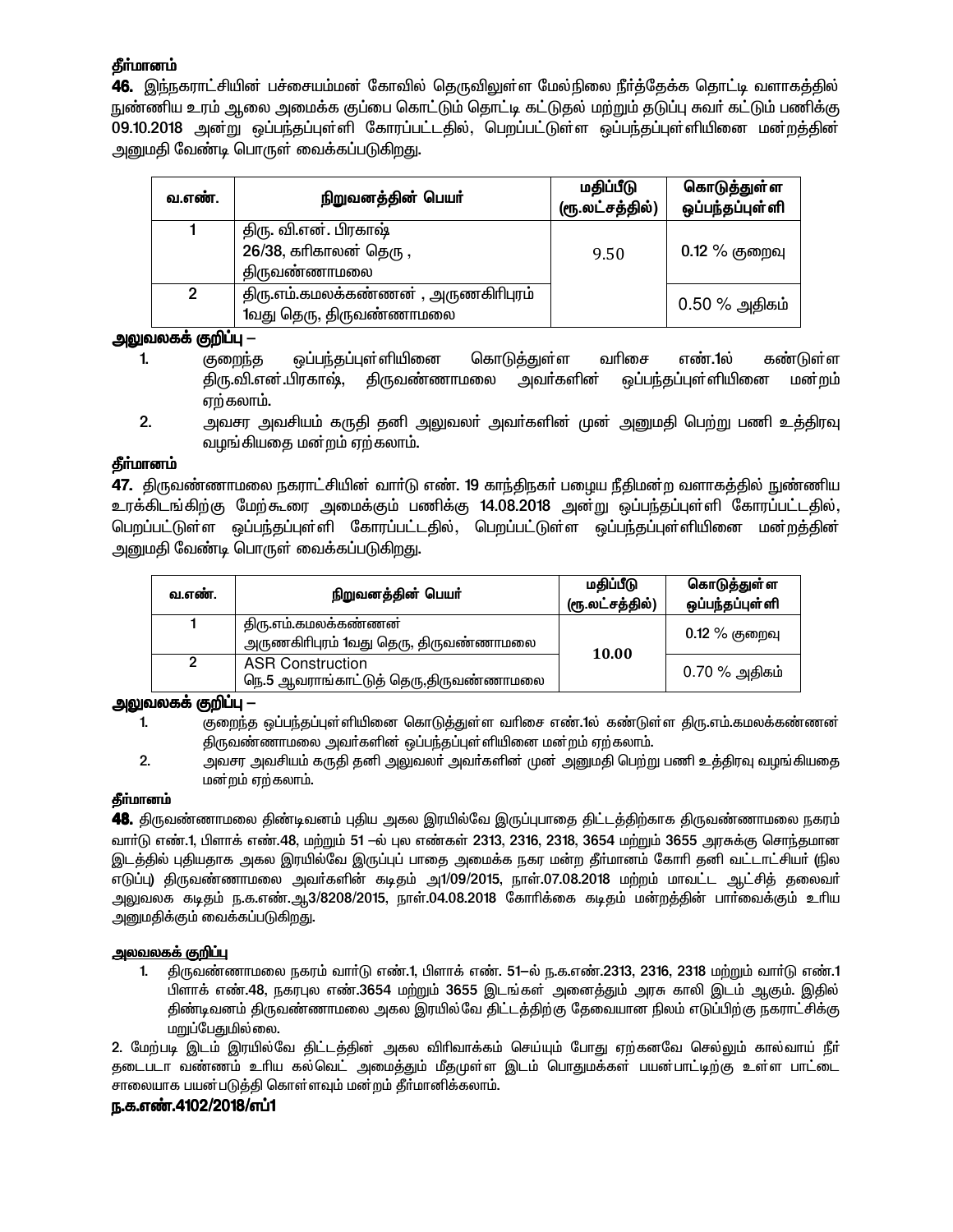**49**. இந்நகராட்சியின் தீபத்திருவிழா — 2018 ஐ முன்னிட்டு வரும் பக்தா்களுக்கு மற்றும் பொது மக்களுக்கு அடிப்படை வசதிகள் செய்தல் சுகாதாரப் பணிகள் மேற்கொள்ள மாவட்ட ஆட்சியர் திருவண்ணாமலை மற்றும் இணை ஆணையா், அருள்மிகு அருணாச்சலா திருக்கோயில் நிா்வாகம் இணைந்து நடத்தப்பட்ட ஆய்வு கூட்டத்தின்படி மேற்படி பணிகள் மேற்கொள்ள படிவம்– I அறிக்கையினை தயாரிக்கப்பட்டு செலவினம் ரூ. 1,55,58,000/– க்கு தோராய மன்ற அனுமதி வேண்டப்படுகி<u>றது</u>.

அலுவலகக் குறிப்பு — மன்றம் அனுமதி வழங்கலாம்.

### ந.க.எண்.இ1/5346/2018

### தீர்மானம்

50. இந்நகராட்சியில் பயன்பாட்டில் உள்ள வேட்டவலம் ரோடு, பண்டாரகுளம் அருகில் உள்ள கழிவுநீா் உந்து நிலையத்தில் 380 KVA ஜெனரேட்டா் பழுதாகி உள்ளதாலும் 90HP பேனல் போர்டு பழுதாகி உள்ளதாலும் அன்றாட கழிவு நீர் உந்தும் பணிகள் பாதிப்பு ஏற்பட்டுள்ளது. மேலும் மழைக்காலம் என்பதாலும் கழிவு நீர் உடனுக்குடன் வெளியேற்றம் செய்யவும் மேற்படி ஜெனரேட்டர், பேனல் போர்டு பழுது நீக்குதல் மற்றும் புதியதாக மின் சாதனங்கள் பொறுத்துதல் ஆகிய பணிகள் மேற்கொள்ள ஆகும் தோராய செலவினம் ரூ. 2.90 லட்சம் (ரூபாய் இரண்டு லட்சத்து தொண்ணுறு ஆயிரம்) க்கு மன்ற அனுமதி வேண்டப்படுகிறது.

### அலுவலகக் குறிப்பு:—

- 1. அனுமதி வழங்கலாம்
- 2. வருவாய் நிதியின் கீழ் செலவிடலாம்
- 3. அவசர அவசியம் கருதி தனி அலுவலா் அவா்களின் முன் அனுமதி பெற்று தொகை வழங்கியதையும் அனுமதிக்கலாம்.

## ந.க.எண். 4853/2018/இ1

### கீர்மானம்

**51**. இந்நகராட்சியில் பயன்பாட்டில் உள்ள வேட்டவலம் ரோடு பண்டார குளம் அருகில் உள்ள கழிவு நீர் உந்து நிலையத்தில் உள்ள 380 KVA ஜெனரேட்டர் மற்றும் 90 HP பேனல் போர்டு பழுது நீக்குதல் மற்றும் புதியதாக மின் சாதனங்கள் பொறுத்துதல் ஆகிய பணிகள் மேற்கொள்ள 23.08.217ல் பெறப்பட்டுள்ள விலைப்புள்ளிகள் முடிவு செய்ய மன்ற அனுமதி வேண்டப்படுகிறது.

| வ.எண்.         | நிறுவனத்தின் பெயர்                                      | மதிப்பீடு<br>(ரூ.லட்சத்தில்) | கொடுத்துள்ள<br>ஒப்பந்தப்புள்ளி |
|----------------|---------------------------------------------------------|------------------------------|--------------------------------|
|                | சிவம் சர்வீஸ் சென்டர்,<br>பைபாஸ் ரோடு, திருவண்ணாமலை     |                              | $0.19\%$ குறைவு                |
| $\overline{2}$ | அசோக் குமார் எலக்ரீகல்ஸ்,<br>பிளம்பிங் லேபர், ஒர்க்கஸ், | 2.90                         | 1.59 % அதிகம்                  |
| 3              | பி. பூங்காவனம்<br>தேனீமலை, திருவண்ணாமலை                 |                              | 2.51 % அதிகம்                  |

#### அலுவலகக்குறிப்பு

- 1. மேற்படி பெறப்பட்ட விலைப்பள்ளிகளில் வ.எண்.1ல் கொடுக்குள்ள M/s. சிவம் சர்வீஸ் சென்டர். திருவண்ணாமலை என்பவரின் விலைப்புள்ளி குறைவாக உள்ளதை ஏற்க மன்ற அனுமதி பெறலாம்.
- 2. இப்பணியின் அவசர அவசியம் கருதி தனி அலவலா் அவா்களின் மன் அனுமதி பெற்று வேலை உத்திரவு வழங்கியதையும் மன்றம் அனுமதிக்கலாம்.

நகராட்சி அலுவலகம் நாள் – 12.10.2018

தனிஅலுவலர் மற்றும் ஆணையாளர் திருவண்ணாமலை நகராட்சி.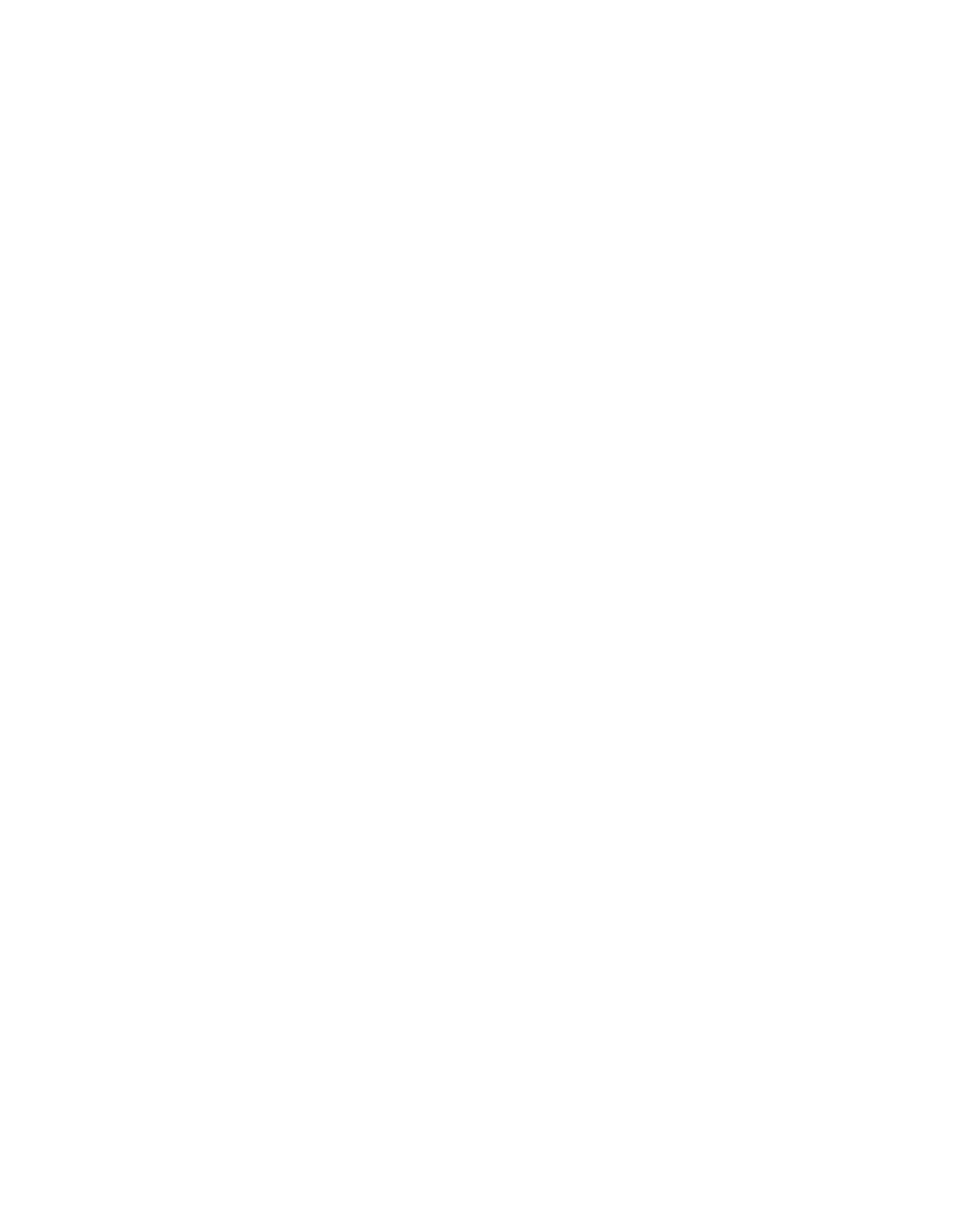1. இந்நகராட்சி வார்டு எண். 8ல் திடக்கழிவு மேலாண்மை திட்டத்தின் கீழ் சோமாவரகுளம் நீரேற்று நிலையத்தில் நுண்ணிய உரக்களன் அமைத்து அப்பகுதியில் சேகரம் ஆகும் குப்பைகளை பயன்படுத்தி உரம் தயாரிக்க ஏதுவாக தொட்டிகள் கட்டுதல் மற்றும் இதர பணிகள் மேற்கொள்ள ஆகும் தோராய செலவினம் ரூ. 4.50 லட்சம் (நான்கு லட்சக்து ஐம்பதாயிரம்) க்கு மன்ற அனுமதி வேண்டப்படுகிறது.

### அலுவலகக் குறிப்பு:—

- 1. அனுமதி வழங்கலாம்
- 2. வருவாய் நிதியின் கீழ் செலவிடலாம்.

### தீா்மானம்

2. இந்நகராட்சி பொறியியல் பிரிவில் கணினி பயன்படுத்த மின்தடை ஏற்படும் நிலையில் கணினிகள் OFF ஆகி விடுகிறது. இதனால் தட்டச்சு செய்யும் கோப்புகளின் பதிவுகள் <u>அழிந்து</u> எனவே புதியதாக CPS பொறுத்தி மின்தடை ஏற்படும் நிலையில் தொடர்ந்து விடுகிறது. பயன்படுத்த ஏதுவாக பேட்டரி மற்றும் இன்வாட்டார் வாங்கிக் கொள்ள ஆகும் தோராய செலவினம் ரூ. 45,000/— க்கு நாற்பத்து ஐந்தாயிரம் மன்றம் அனுமதி வேண்டப்படுகிறது.

### அலுவலகக் குறிப்பு:—

- 1. அனுமதி வழங்கலாம்
- 2. வருவாய் நிதியின் கீழ் செலவிடலாம்.

### தீர்மானம்

3. இந்நகராட்சி பகுதியில் வேட்டவலம் ரோடு நெடுஞ்சாலை துறையின் மூலம் தாா்சாலை அமைக்கப்படவுள்ளதாலும் மேலும் நகராட்சியின் சட்டமன்ற உறுப்பினர் நிதியின் கீம் அல்லா நகா், பாரதிதாசன் தெரு வேலு நகா் ஆகிய பகுதிகளில் புதியதாக தாா் சாலை அமைக்கப்படுவதாலும் இச்சாலைகளில் உள்ள பாதாள சாக்கடை ஆள் இறங்கும் தொட்டி (Manhole) சாலை மட்டத்திற்கு தாழ்வாக உள்ளதை உயர்த்தி அமைக்க ஆகும் தோராய செலவினம் ரூ. 2.00 லட்சம் (ரூபாய் இரண்டு லட்சம்) க்கு மன்ற அனுமதி வேண்டப்படுகிறது.

### அலுவலகக் குறிப்பு:--

- 1. அனுமதி வழங்கலாம்
- 2. வருவாய் நிதியின் கீழ் செலவிடலாம்.

### தீர்மானம்

4. இந்நகராட்சி மணலூர்பேட்டை ரோடு துப்புரவு பணியாளர் குடியிருப்பில் உள்ள ஆழ்துளை கிணறு மின் மோட்டார் புமுதாகி பயன்படுக்க முடியாத நிலையில் உள்ளதால் இங்கு வசிக்கும் பணியாளர்களுக்கு தண்ணீர் வசதி இல்லாமல் சிரமப்படுவதால் இங்கு புதியதாக மின் மோட்டார் பொறுத்தி சின்டெக் தொட்டி வைத்து தண்ணீர் வசதிகள் ஏற்படுத்த ஆகும் தோராய செலவினம் ரு. 2.00 லட்சம் (இரண்டு லட்சம்) க்கு மன்ற அனுமதி வேண்டப்படுகிறது.

### அலுவலகக் குறிப்ப:-

- 1. அறுமதி வமங்கலாம்
- 2. குடிநீர் நிதியின் கீழ் செலவிடலாம்.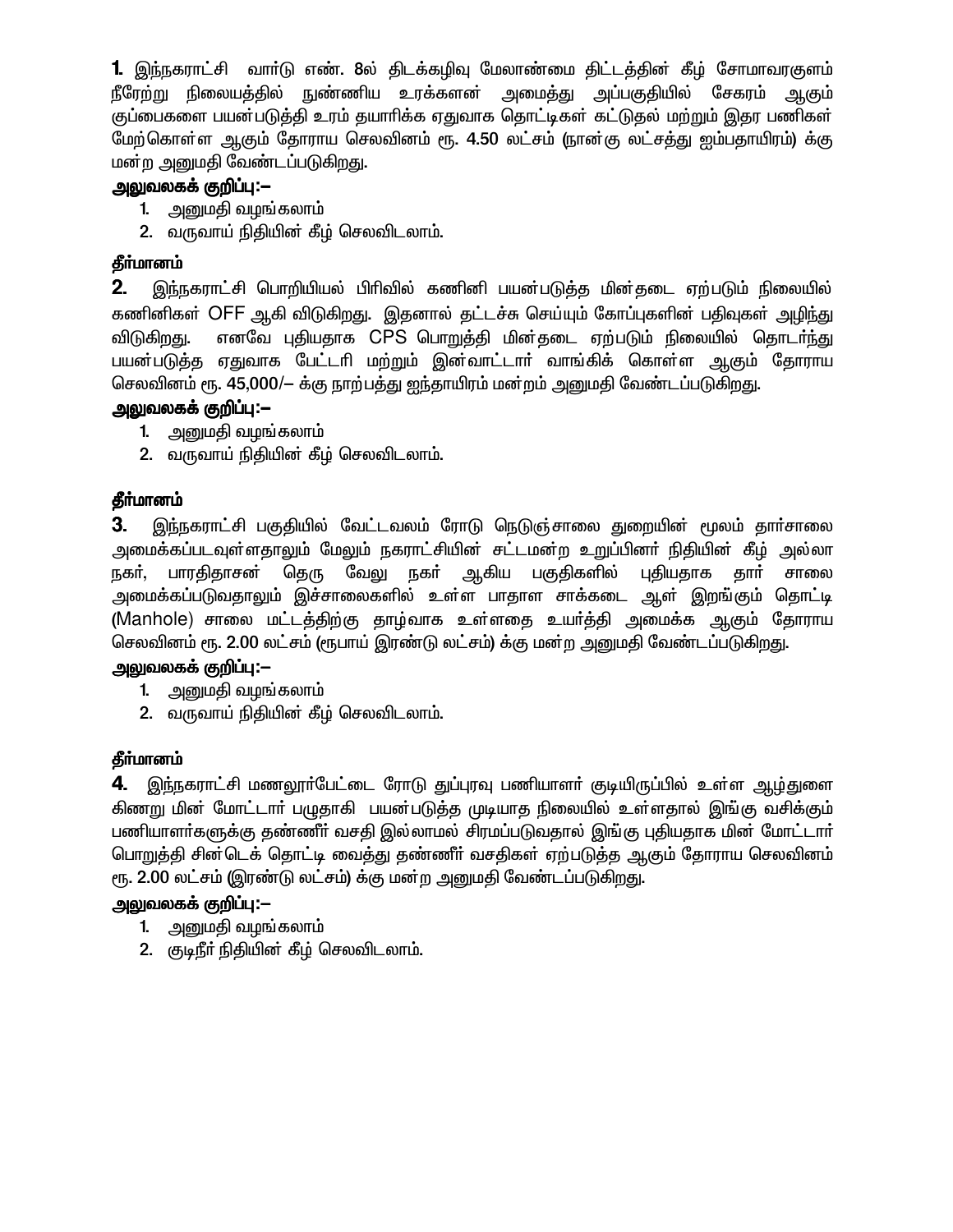5. திருவண்ணாமலை நகராட்சியின் துாய்மை பாரத இயக்கம் - திடக்கழிவு மேலாண்மை திட்டத்தின் கீழ் மதிப்பீடு ரூ.54.00 லட்சத்திற்கு, 30 எண்ணிக்கை பேட்டரி ஆப்ரேட்டர் வாகனம் வாங்கும் பணிக்கு 7th SHPC ஆய்வுக்கூட்டத்தில் ஒதுக்கீடு செய்யப்பட்டது. மேற்படி ஒதுக்கீட்டின் படி 10.09.2018 அன்று ஒப்பந்தப்புள்ளிகள் கோரப்பட்டது. பெறப்பட்ட ஒப்பந்தப்புள்ளிகளை மன்றத்தின் அனுமதி வேண்டி பொருள் வைக்கப்படுகிறது.

| வ.எண்.         | பணியின் பெயர்                                         | மதிப்பீடு<br>(ரூ.இலட்சத்தில்) | ஓப்பந்ததாரரின் பெயர்                               | ஓப்பந்தப்புள்ளி<br>விகிதம் |
|----------------|-------------------------------------------------------|-------------------------------|----------------------------------------------------|----------------------------|
|                |                                                       |                               | M/s.Encon Engineers                                | 0.28 % குறைவு              |
| $\overline{2}$ | திருவண்ணாமலை நகராட்சிக்கு<br>மேலாண்மைப்<br>திடக்கழிவு |                               | M/s.Shuttlecars India Pvt.<br>Ltd., Chennai - 83   | 23.09 % குறைவு             |
| 3              | பணிக்காக<br>எண்ணிக்கை<br>30                           | 54.00                         | Priyam Industry &<br>Engineering                   | $0.06\%$ குறைவு            |
| 4              | ஆப்ரேட்டர்<br>பேட்டரி<br>வாகனம்                       |                               | Prevalence Green solutions<br>pyt. Ltd., Bangalore | 17.22 % குறைவு             |
| 5              | சப்ளை செய்தல்.                                        |                               | Mr.R.Madhusudhanan,<br>Chennai - 29                | 3.61% குறைவு               |
| 6              |                                                       |                               | M/s.Susi Industries,<br>Chennai                    | 5.00 % குறைவு              |

#### அலுவலகக்குறிப்பு

- 1. குறைந்த ஒப்பந்தப்புள்ளியினை கொடுத்துள்ள வரிசை எண்.2ல் கண்டுள்ள M/s.Shuttlecars India Pvt. Ltd., Chennai – 83 என்ற நிறுவனத்தின் ஒப்பந்தப்புள்ளியினை மன்றம் ஏற்கலாம்.
- 2. அவசர அவசியம் கருதி தனி அலுவலர் அவர்களின் முன் அனுமதி பெற்று பணி உத்திரவு வழங்கியதை மன்றம் ஏற்கலாம்.

மாவட்ட ஆட்சியா் திருவண்ணாமலை அவா்களின் ந.க.எண்.212/செ.ம.தொ.அ/2017 நாள் 20.09.2017 ந் தேதிய கடிதத்தின்படி நகராட்சியின் ஒராண்டு சாதனைகள் தொடர்பான விளம்பரம் செய்தமைக்கு தினத்தந்தி நாளிதழ்க்கு ரூ. 19,320/— வழங்க மன்ற அனுமதி வேண்டப்படுகிறது.

### அலுவலகக் குறிப்ப:—

- 1. அனுமதி வழங்கலாம்
- 2. வருவாய் நிதியின் கீழ் செலவிடலாம்
- 3. அவசர அவசியம் கருதி தனி அலுவலா் அவா்களின் முன் அனுமதி பெற்று தொகை வழங்கியதையும் அனுமதிக்கலாம்.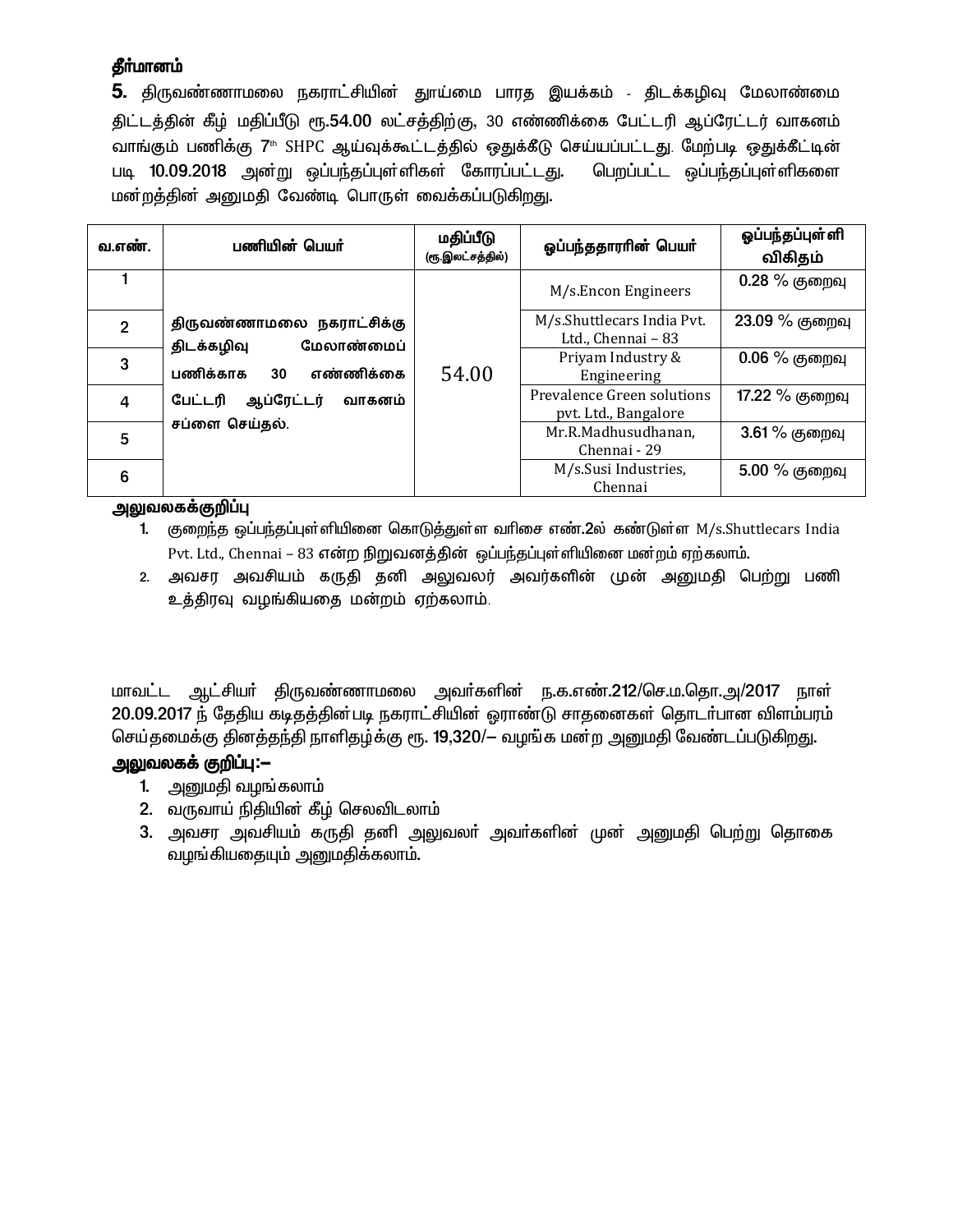

# <u>திருவண்ணாமலை நகரமன்றக் கூட்டம்</u>

#### <u>அவசர கூட்ட அறிவிப்பு</u> Ï

31.10.2018ம் தேதி புதன் கிழமை மாலை 4.00 மணிக்கு நடைபெறவுள்ள திருவண்ணாமலை நகரமன்ற அவசர**க்** கூட்ட நடவடிக்கைகள்—

முன்னிலை : திருமதி, எஸ். பாரிஜாதம், பி.பார்ம்., எம்.பி.ஏ., அவர்கள் தனி அலுவலா் மற்றும் நகராட்சி ஆணையாளா், திருவண்ணாமலை நகராட்சி. பொருட்கள்

குறள் : -வெள்ளத் தனைய மலா்நீட்டம் மாந்தா்தம் உள்ளத் தனையது *உ*யா்வு

### தீர்மானம்

1. இந்நகராட்சியில் TURIF – 2018 −19ன் கீழ் திட்டத்தின் கீழ் பணிகள் மேற்கொள்ள ஒப்பந்தப்புள்ளிகள் கோரப்பட்டது தொடா்பாக M/s. APU Construction C.N. அண்ணாதுரை மற்றும் Arani Construction D. வெங்கடேசன் ஆகியோரால் தொடரப்பட்ட வழக்கு எண்.  $WP.26457$  OF  $2018$  க்கு ஆஜராகிய M/s. கே. புவனேஷ்வரி கூடுகுல் அரசு வழக்கறிஞர் அவா்களுக்கு வழக்கு கட்டணம் ரூ. 15,000/- வழங்க மன்ற அனுமதி வேண்டப்படுகிறது.

### <u>அலுவலகக் குறிப்பு:--</u>

- 1. அனுமதி வழங்கலாம்
- 2. அவசர அவசியம் கருதி தனி அலுவலா் அவா்களின் முன் அனுமதி பெற்று தொகை வழங்கியதையும் அனுமதிக்கலாம்.

### ந.க.எண்.5510/2018/இ1

### தீர்மானம்

2. இந்நகராட்சியில் ஈசான்யம் பகுதியில் அமைந்துள்ள நவின எரிவாயு தகன மேடையில் விறகுகள் கொண்டு பிணங்கள் எாிக்கப்படுவதால் அதிக நேரம் ஆவாதாலும், புகை அதிக அளவில் வெளியேறுவதால் சுற்று சூழல் பாதிப்பு ஏற்படுவதாலும் மேலும் தற்போது அரசு உத்திரவின்படி பிணங்கள் எரியூட்டு செய்யப்பட வேண்டும் என தெரிவிக்கப்பட்டதாலும் புதியதாக LPG Burnner பொறுத்தி பிணங்கள் எரியூட்டு செய்யவும் ஆகும் தோராய செலவினம் ரூ. 6.20 லட்சம் (ரூபாய் ஆறு லட்சத்து இருபது ஆயிரம்) க்கு மன்ற அனுமதி வேண்டப்படுகிறது.

### அலுவலகக் குறிப்பு:--

- 1. அனுமதி வழங்கலாம்
- 2. வருவாய் நிதியின் கீழ் செலவிடலாம்

### **தீர்மானம்**

3. இந்நகராட்சிக்கு உட்பட்ட (1) அரசு கலை கல்லூரி எதிரில் உள்ள சுற்றுலாத்துறை கழிப்பிட வளாகம் (2) எமலிங்கம் அருகில் உள்ள கழிப்பிட வளாகம் (3) நகராட்சி பேருந்து நிலைய கழிப்பிட வளாகம் அகியவற்றில் தண்ணீர் வசதிகள் செய்யும் குழாய்களில் அடைப்பு மற்றும் பழுதடை<u>ந்து</u> உள்ளதால் கழிப்பிடம் பயன்படுத்த முடியாத நிலை உள்ளது. எனவே உடைந்த PVC குழாய்கள் <u>மாற்றுத</u>ல், வால்வுகள் மாற்றுதல் மற்றும் இதர பணிகள் மேற்கொள்ள ஆகும். தோராய செலவினம் ரூ. 48,000/- (நாற்பத்து எட்டாயிரம்) க்கு மன்ற அனுமதி வேண்டப்படுகிறது.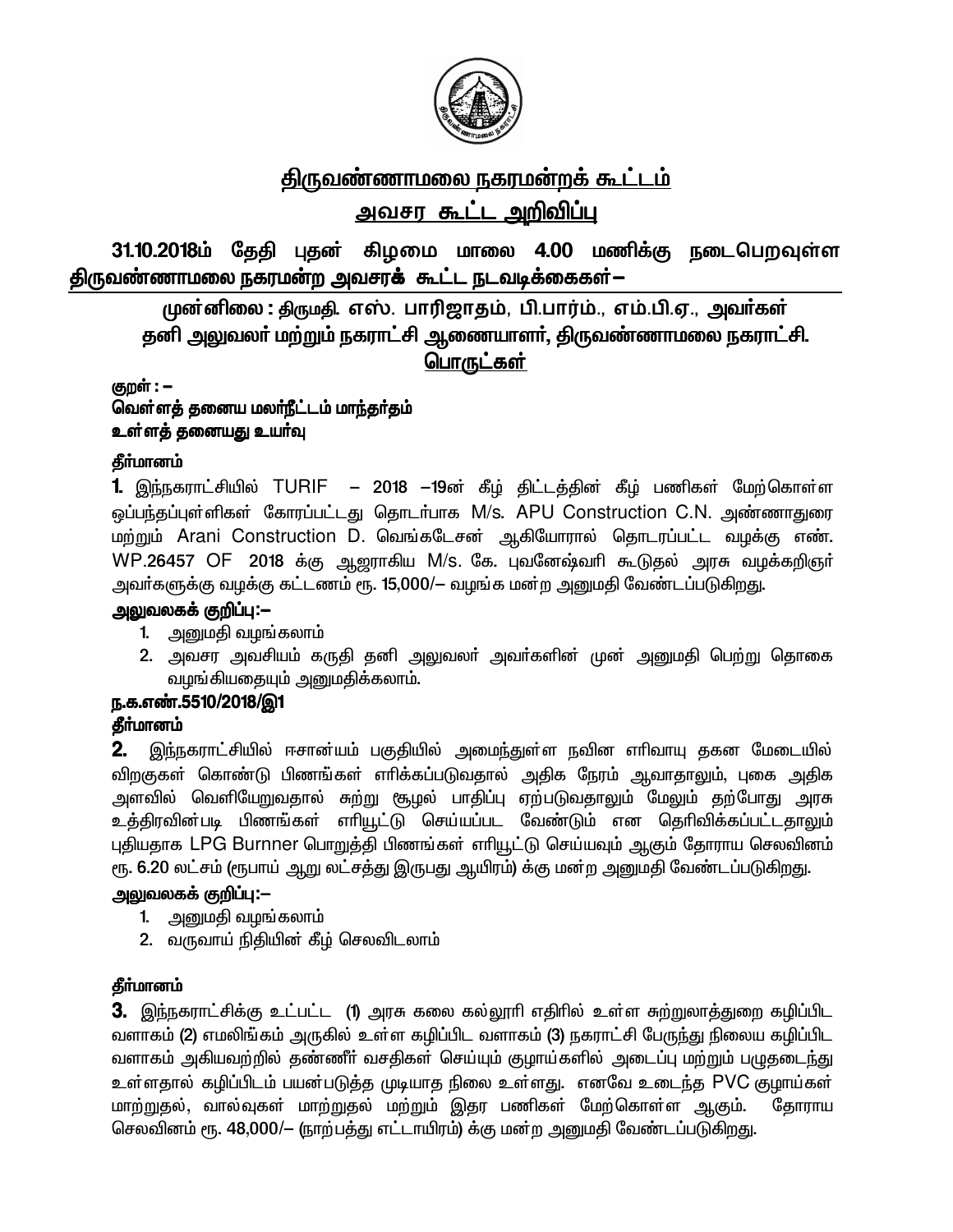### அலுவலகக் குறிப்பு:—

- 1. அனுமதி வழங்கலாம்
- 2. குடிநீர் நிதியின் கீழ் செலவிடலாம்

### தீர்மானம்

4. இந்நகராட்சிக்கு உட்பட்ட (1) அரசு கலைக்கல்லூரி எதிரில் உள்ள சுற்றுலாத்துறை கழிப்பிட வளாகம் (2) எமலிங்கம் அருகில் உள்ள கழிப்பிட வளாகம் (3) நகராட்சி பேருந்து நிலைய கழிப்பிட வளாகம் ஆகியவற்றில் தண்ணீர் வசதிகள் செய்ய ஏதுவாக உடைந்த PVC குழாய்கள் மாற்றுதல் மற்றும் இதர பணிகள் மேற்கொள்ள 17.09.2018 ல் பெறப்பட்ட விலைப்புள்ளிகள் முடிவு செய்ய மன்ற அனுமதி வேண்டப்படுகிறது.

| வ.எண்.         | நிறுவனத்தின் பெயர்               | மதிப்பீடு       | கொடுத்துள்ள     |
|----------------|----------------------------------|-----------------|-----------------|
|                |                                  | (ரூ.லட்சத்தில்) | ஒப்பந்தப்புள்ளி |
| 1              | எஸ்.<br>அசோக்குமாா்,<br>பிளம்பர் |                 |                 |
|                | எலக்ட்ரிக்கல்ஸ், லேபர் ஒர்க்கஸ், |                 |                 |
|                | நெ.49 திருநீலகண்டா் தெரு,        |                 | $0.15\%$ குறைவு |
|                | திருவண்ணாமலை                     |                 |                 |
|                | Prop: டி. செல்வம்                |                 |                 |
| $\overline{2}$ | எம். கமலக்கண்ணன்                 | 48,000          |                 |
|                | நெ.26/38, அருணகிரி புரம் 1வது    |                 | $0.00\%$ அதிகம் |
|                | தெரு, திருவண்ணாமலை.              |                 |                 |
| 3              | V.N. பிரகாஷ்                     |                 |                 |
|                | நெ. 27/87 கரிகாலன் தெரு,         |                 | $2.01\%$ அதிகம் |
|                | திருவண்ணாமலை.                    |                 |                 |

### அலுவலகக்குறிப்பு

- 1. மேற்படி பெறப்பட்ட விலைப்புள்ளிகளில் வ.எண்.1ல் கொடுக்துள்ள  $M/s$ .எஸ். அசோக்குமாா் பிளம்பா் <u>ஒ</u>ர்க்கஸ் திருவண்ணாமலை என்பவரின் விலைப்புள்ளி குறைவாக உள்ளதை அனுமதிக்கலாம்.
- 2. அவசர அவசியம் கருதி தனி அலுவலர் அவர்களின் முன் அனுமதி பெற்று வேலை உத்திரவு வழங்கியதையும் அனுமதிக்கலலாம்.

### ந.க.எண். 4763/2018/இ1

### தீா்மானம்

இந்நகராட்சியின் மத்திய பேருந்து நிலையம் அருகிலுள்ள மேல்நிலை நீா்த்தேக்க தொட்டி 5. வளாகத்தில் நுண்ணிய உரம் ஆலை அமைக்க குப்பை கொட்டும் தொட்டி கட்டும் பணிக்கு 19.09.2018 அன்று ஒப்பந்தப்புள்ளி கோரப்பட்டதில், பெறப்பட்டுள்ள ஒப்பந்தப்புள்ளியினை மன்றத்தின் அனுமதி வேண்டி பொருள் வைக்கப்படுகிறது.

| வ.எண்.       | நிறுவனத்தின் பெயர்                                                   | மதிப்பீடு<br>(ரூ.லட்சத்தில்) | கொடுத்துள்ள<br>ஒப்பந்தப்புள்ளி |
|--------------|----------------------------------------------------------------------|------------------------------|--------------------------------|
|              | திரு. எம்.கமலக்கண்ணன்,<br>அருணகிரிபுரம் 1வது தெரு<br>திருவண்ணாமலை    | 9.50                         | $0.11\%$ குறைவு                |
| $\mathbf{2}$ | திரு.எ. சத்தியராஜ்,<br>சிறுவள்ளுவா் கிராமம்<br>திருவண்ணாமலை மாவட்டம் |                              | $0.59\%$ அதிகம்                |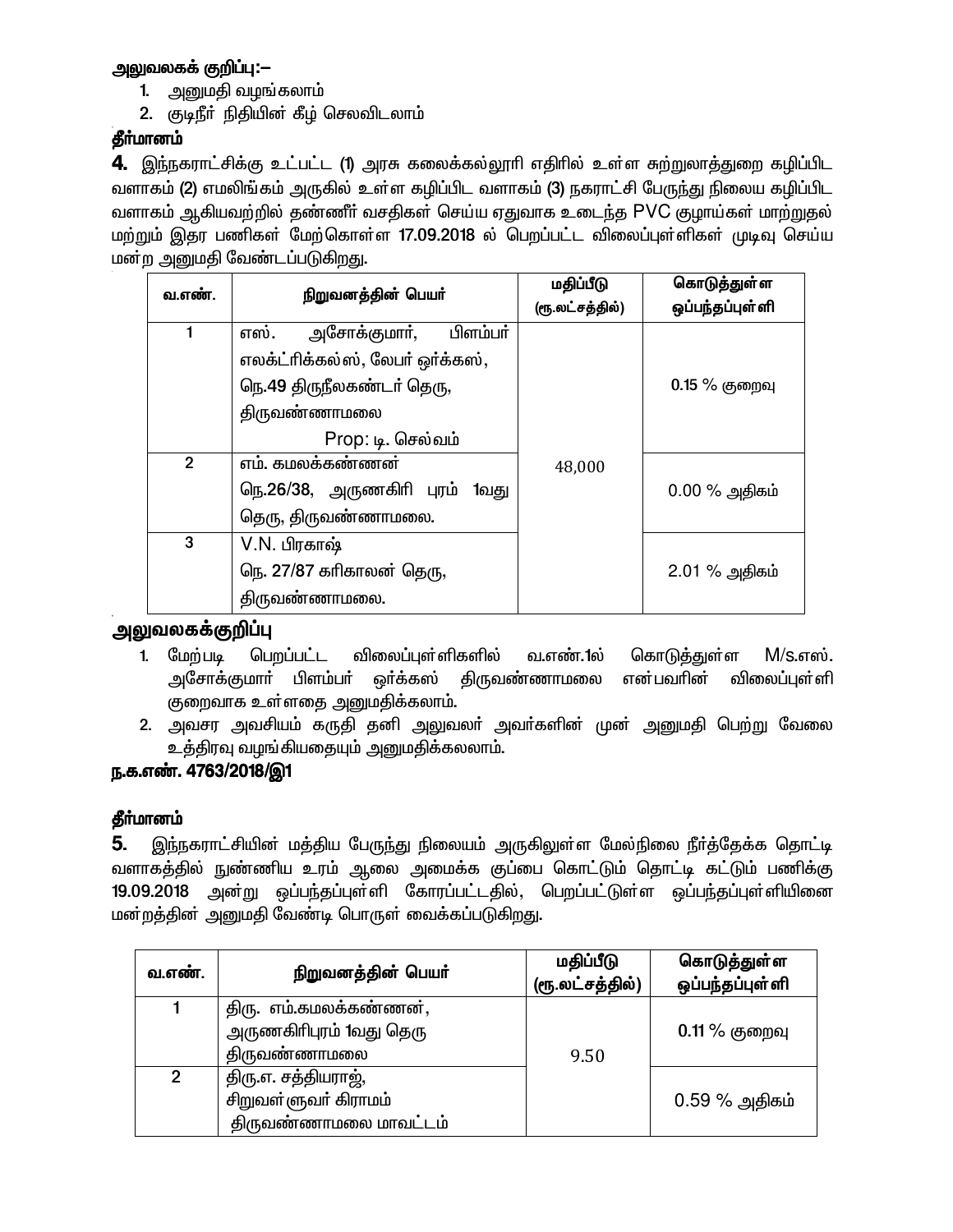### அலுவலகக் குறிப்பு —

- குறைந்த ஒப்பந்தப்புள்ளியினை கொடுத்துள்ள வரிசை எண்.1ல் கண்டுள்ள திரு.எம்.  $\mathbf{1}$ கமலக்கண்ணன், திருவண்ணாமலை அவர்களின் ஒப்பந்தப்புள்ளியினை மன்றம் எற்கலாம்.
- $2.$ அவசர அவசியம் கருதி தனி அலுவலா் அவா்களின் முன் அனுமதி பெற்று பணி உத்திரவு வழங்கியதை மன்றம் ஏற்கலாம்.

### **கீர்மானம்**

**6.** திருவண்ணாமலை நகரம் 13.64 ச.கி.மீ. பரப்பில் அமைந்துள்ள ஒரு சிறப்பு நிலை இந்நகராட்சியின் மக்கள் தொகை 145278 ஆகும். <u> நகராட்சியாகும்.</u> இந்நகராட்சி 39 வாா்டுகளைக் கொண்டது. தொன்மை வாய்ந்த அருள்மிகு ஸ்ரீ அருணாசலேஸ்வரா் திருக்கோவில் <u>இந்ந</u>கரில் அமையப் பெற்றுள்ளதால், இந்நகரம் சுற்றுலாத்தலமாக திகழ்கிறது.

இந்நகராட்சிக்கு புகிய பேருந்து நிலையம் கற்போது அமைக்க வமிவகை செய்யப்பட்டுள்ளது. இப்பேருந்து நிலையம் அமையப் பெரும் இடம் ஈசான்யம் குப்பைக்கிடங்கு பகுதியின் ஒரு பகுதியாகும். எனவே, குப்பைக்கிடங்கில் அமைந்துள்ள குப்பைகளை அகற்ற ஏதுவாக, பாா்வை 2ல் கண்டுள்ள நகராட்சி நிா்வாக ஆணையா், சென்னை அவா்களின் செயல்முறை கடிதத்தில், 7<sup>th</sup> SHPC – தூய்மை பாரத இயக்கம் 2018–19 திட்டத்தின் கீழ் 55479.75 cum அளவு மரபு வழி கழிவுகளை அகற்ற மதிப்பீடு ரூ.360.00 லட்சத்திற்கு நிர்வாக அனுமதி பெறப்பட்டுள்ளது.

| வ.எண். | பணியின் பெயர்                                                                              | மதிப்பீடு<br>(ரூ.லட்சத்தில்) |
|--------|--------------------------------------------------------------------------------------------|------------------------------|
|        | Revamping of Dump site through Bio-mining to<br>Recover the land at Esaniyam compost yard. | 360.00                       |

மேற்கண்ட மதிப்பீட்டை தொழில்நுட்ப அனுமதி பெற தலைமை பொறியாளா், சென்னை அவா்களுக்கு பிரேரணை அனுப்ப, மன்ற அனுமதி வேண்டப்படுகிறது.

### <u>அலுவலகக் குறிப்பு:</u>

- 1. மன்றம் அனுமதிக்கலாம்.
- 2. இம்மதிப்பீட்டை தலைமை பொறியாளர், சென்னை அவர்களுக்கு பிரேரணை அனுப்ப மன்ற**ம்** அனுமதிக்கலாம்.

### கோப்பு எண். 1565/2018/இ1

### கீர்மானம்

இந்நகராட்சியில் ஈசான்யம் பகுதியில் அமைந்துள்ள நவின எரிவாயு தகன மேடையில் 7. விறகுகள் கொண்டு பிணங்கள் எரிக்கப்படுவதால் புகை அதிக அளவில் வெளியேறுவதால் சுற்று சூழல் பாதிப்பு ஏற்படுவதாலும் புதியதாக LPG Burnner பொறுத்தி பிணங்கள் எரியூட்ட ஏதுவாக புகை போக்கி பழுது நீக்குதல் உயா் அழுத்த பா்ணா் குழாய்கள் பொருத்துதல் மற்றும் இதர பணிகள் மேற்கொள்ள ஆகும் தோராய செலவினம் ரூ. 7.20 லட்சம் (ரூபாய் ஏழுலட்சத்து இருபதாயிரம்) க்கு மன்ற அனுமதி வேண்டப்படுகிறது. (supply and fixing of High pressure Tub burnner and reling of secandary chamber at gasfier cremitorium)

### அலுவலகக் குறிப்பு:—

- 1. அனுமதி வழங்கலாம்
- 2. வருவாய் நிதியின் கீழ் செலவிடலாம்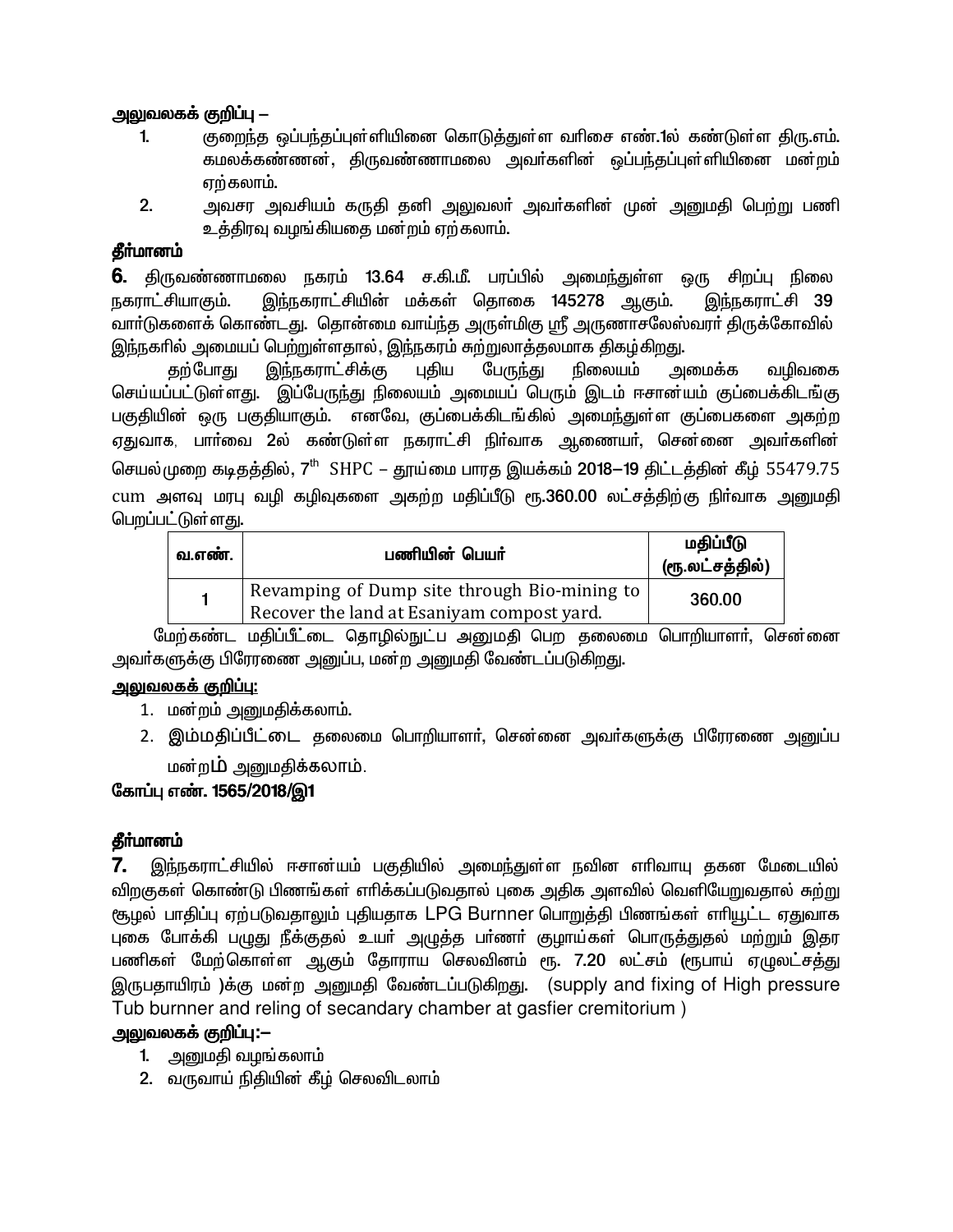**8.** திருவண்ணாமலை நகராட்சிக்கு சொந்தமான மேல்நிலை நீா்த்தேக்க தொட்டி மற்றும் தரைமட்ட நீர்த்தேக்க தொட்டிகளை சுத்தம் செய்யும் பணிக்கு 18.04.2018 அன்று விலைப்புள்ளி கோரப்பட்டதில், பெறப்பட்டுள்ள விலைப்புள்ளியினை மன்றத்தின் அனுமதி வேண்டி பொருள் வைக்கப்படுகிறது.

| வ.எண். | நிறுவனத்தின் பெயர்                                                                         | மதிப்பீடு<br>(ரூ.லட்சத்தில்) | கொடுத்துள்ள<br>ஒப்பந்தப்புள்ளி |
|--------|--------------------------------------------------------------------------------------------|------------------------------|--------------------------------|
|        | திரு.ஆா்.மாாிமுத்து<br>கல்லரைப்பாடி கிராமம்<br>செங்கம் தாலுக்கா,<br>திருவண்ணாமலை மாவட்டம். |                              | $0.10\%$ குறைவு                |
| 2      | திரு.எம்.கமலக்கண்ணன்,<br>அருணகிரிபுரம் 1 வது தெரு<br>திருவண்ணாமலை                          | 1.00                         | 1.23 % அதிகம்                  |
| 3      | திரு.எம். ராமமூர்த்தி,<br>நெ. 98, கல்நகர், திருவண்ணாமலை                                    |                              | 2.86 % அதிகம்                  |

### அலுவலகக்குறிப்பு

- 1. குறைந்த விலைப்புள்ளி கொடுத்துள்ள வரிசை எண். 01 ல் கண்டுள்ள திரு.ஆர்.மாரிமுத்து கல்லரைப்பாடி, கிராமம் அவர்களின் விலைப்புள்ளியை மன்றம் ஏற்கலாம்.
- 2. அவசர அவசியம் கருதி தனி அலுவலா் அவா்களின் அனுமதி பெற்று பணி உத்திரவு வழங்கியதை மன்றம் ஏற்கலாம்.

### **தீர்மானம்**

**9.** இந்நகராட்சி செங்கம் ரோடு மாட்டுச் சந்தை பகுதியில் சேகரம் ஆகும் குப்பைகளை தினசரி சேகரித்து உரம் தயாரிக்கும் பணிகள் மேற்கொள்ள ஏதுவாக நுண்ணிய உரக்களன்—| அமைக்க தொட்டி கட்டுதல் மற்றும் இதர பணிகள் மேற்கொள்ள ஆகும் தோராய செலவினம் ரூ.10.00 லட்சம் (ரூபாய் பத்து லட்சம்) க்கு மன்ற அனுமதி வேண்டப்படுகிறது.

# அலுவலகக்குறிப்பு —

- 1. அனுமதி வழங்கலாம்
- 2. வருவாய் நிதியின் கீழ் செலவிடலாம்.

### தீர்மானம்

10. இந்நகராட்சி செங்கம் ரோடு மாட்டுச் சந்தை பகுதியில் சேகரம் ஆகும் குப்பைகளை சேர்த்து உரம் தயாாிக்க ஏதுவாக நுண்ணிய உரக்களன் — l அமைக்க தொட்டி கட்டுதல் மற்றும் இதர பணிகள் மேற்கொள்ள 25.09.2018ல் பெறப்பட்ட ஒப்பந்தப் புள்ளியில் முடிவு செய்ய மன்ற அனுமதி வேண்டப்படுகிறது.

| வ.எண். | நிறுவனத்தின் பெயர்                                              | மதிப்பீடு<br>(ரூ.லட்சத்தில்) | கொடுத்துள்ள<br>ஒப்பந்தப்புள்ளி |
|--------|-----------------------------------------------------------------|------------------------------|--------------------------------|
|        | P. சேகர்<br>நெ.499, விநாயகபுரம்,<br>பண்டிதப்பட்டு, திருவண்ணாமலை | 10.00                        | $0.10\%$ குறைவு                |
| 2      | P. ஐயப்பன்<br>நெ. 499 விநாயகபுரம்,<br>திருவண்ணாமலை              |                              | $0.70\%$ அதிகம்                |

### அலுவலகக்குறிப்பு —

மேற்படி பெறப்பட்ட ஒப்பந்தப்புள்ளிகளில் வரிசை எண்.1ல் கொடுத்துள்ள M/s. P.சேகர் என்பவரின் ஒப்பந்தப்புள்ளி குறைவாக உள்ளதை அனுமதிக்கலாம்.

### தீர்மானம்